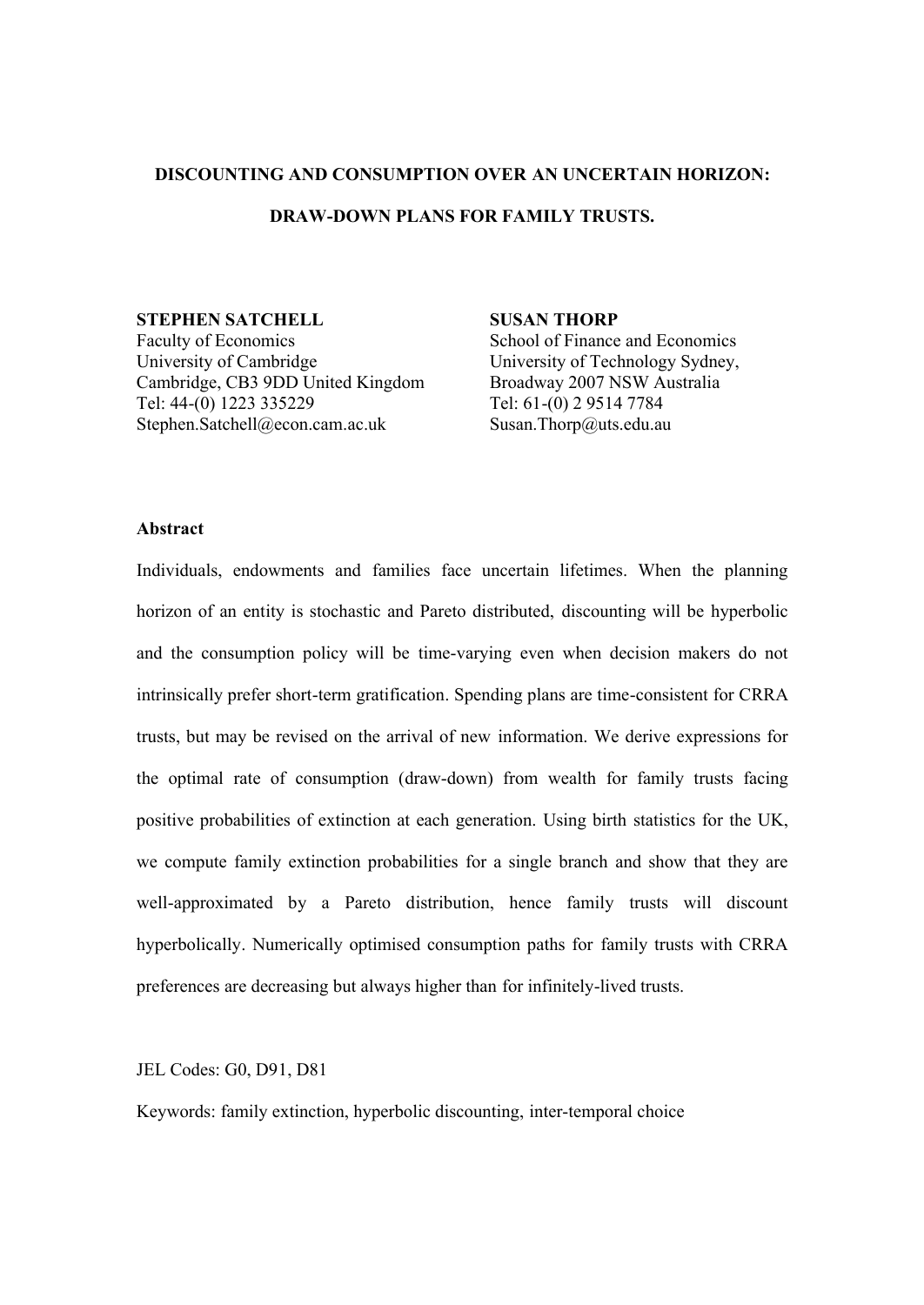Many problems in economics and finance require planning over long time horizons and in all such problems the discount rate is critical. Researchers from Ramsey (1928) to Stern  $(2006)^1$  have recognised that choosing a discount rate is rarely a disinterested decision, but usually represents some amalgamation of economic 'science' with intergenerational ethics or politics.

While it is analytically convenient for economists to choose non-stochastic boundaries (either fixed or infinite) for multi-period problems, more often than not a problem's inherent uncertainty extends beyond, say, random investment payoffs or uncertain income to the horizon itself. If the planning horizon is stochastic, discounting cannot arbitrarily be fixed at some unobserved level of impatience: it must be treated as a function of the probability density of the horizon. Further, stochastic horizon problems are ubiquitous. The simplest individual consumption problems are subject to uncertainty over the length of life, and the same is true of the majority of plans for firms, financial institutions, governments and societies.

Time-varying discounting has sometimes been used to harmonise observed patterns of behaviour with the predictions of theory, and attributed, variously, to weak ethics, a lack of altruism on the part of the decision-maker or an intrinsic psychological preference for near-term gratification. For example, hyperbolic discounting, where impatience depends on a person's interest in the well-being of those living in the future, or, in the well-being of future 'selves', is a well-known explanation for anomalous savings behaviour (see, for example, Phelps and Pollack, 1968 and Laibson, 2001). However regardless of psychological or ethical considerations, we show that simple

<sup>1</sup> See also Stern's discussion at http://www.hm-

treasury.gov.uk/media/1/8/Technical\_annex\_to\_the\_postscript\_P1-6.pdf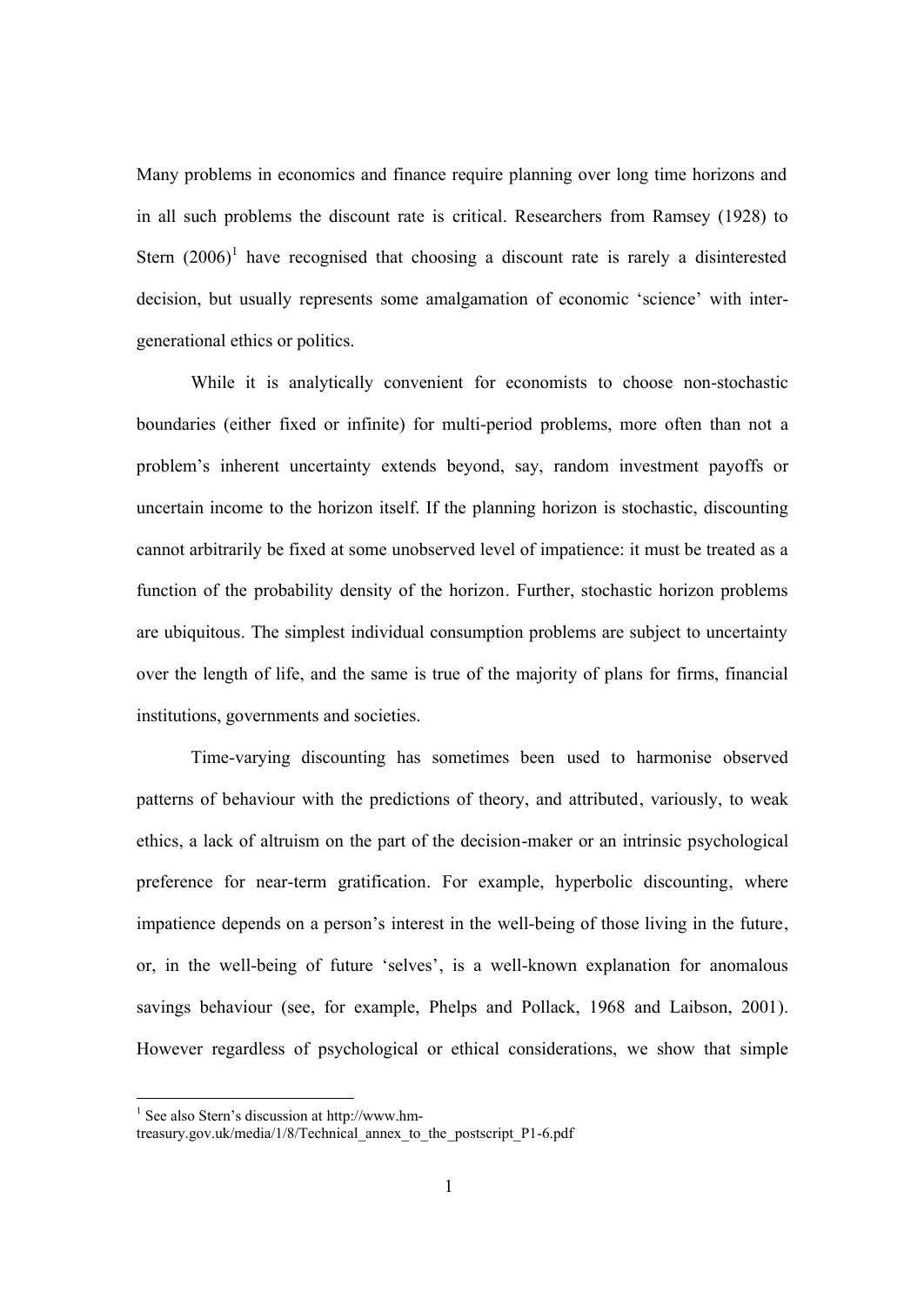horizon uncertainty may be a sufficient explanation for some examples of hyperbolic discounting behaviour.

Here we offer a new explanation for hyperbolic discounting that does not rely on arguments relating to the failure of altruism or fundamental tastes, requiring only rational uncertainty over the long-term survival of the planning entity. Since, as we show below, the empirical survival function of a multi-generation family has a hazard rate that declines over time, hyperbolic discounting applies to the planning problem of a family trust. Our problem does not need a pre-commitment solution since time inconsistency in the usual sense does not arise. As well as analysing the family trust case, we confirm the general result that the standard constant relative risk aversion (CRRA) consumption planning model under horizon uncertainty implies time-varying draw-downs, and constant draw-down rates are a special case. 2

We use numerical optimisation methods calibrated to UK birth statistics and a representative investment model to newly estimate optimal spending paths for a family trust begun by a single progenitor and maintained along one gender line. (We make use of the theory of branching processes to calculate the probability of family extinction at each generation.) For a risk-averse foundation or trust expecting real investment returns at 4.75% each year, the ideal real annual spending rate begins around 1.65% of wealth, compared with the infinite horizon optimal rate of 1.54%, and declines slowly as the generations pass, then increases steeply as the family reaches extinction.

## **1. Literature**

<sup>&</sup>lt;sup>2</sup> Life-cycle consumption and investment problems frequently model horizon uncertainty as stochastic individual mortality with non-constant hazard rates. See, for example, Yaari (1965), Hubbard Skinner and Zeldes (1995) and for a survey of recent actuarial literature, Pitacco (2004).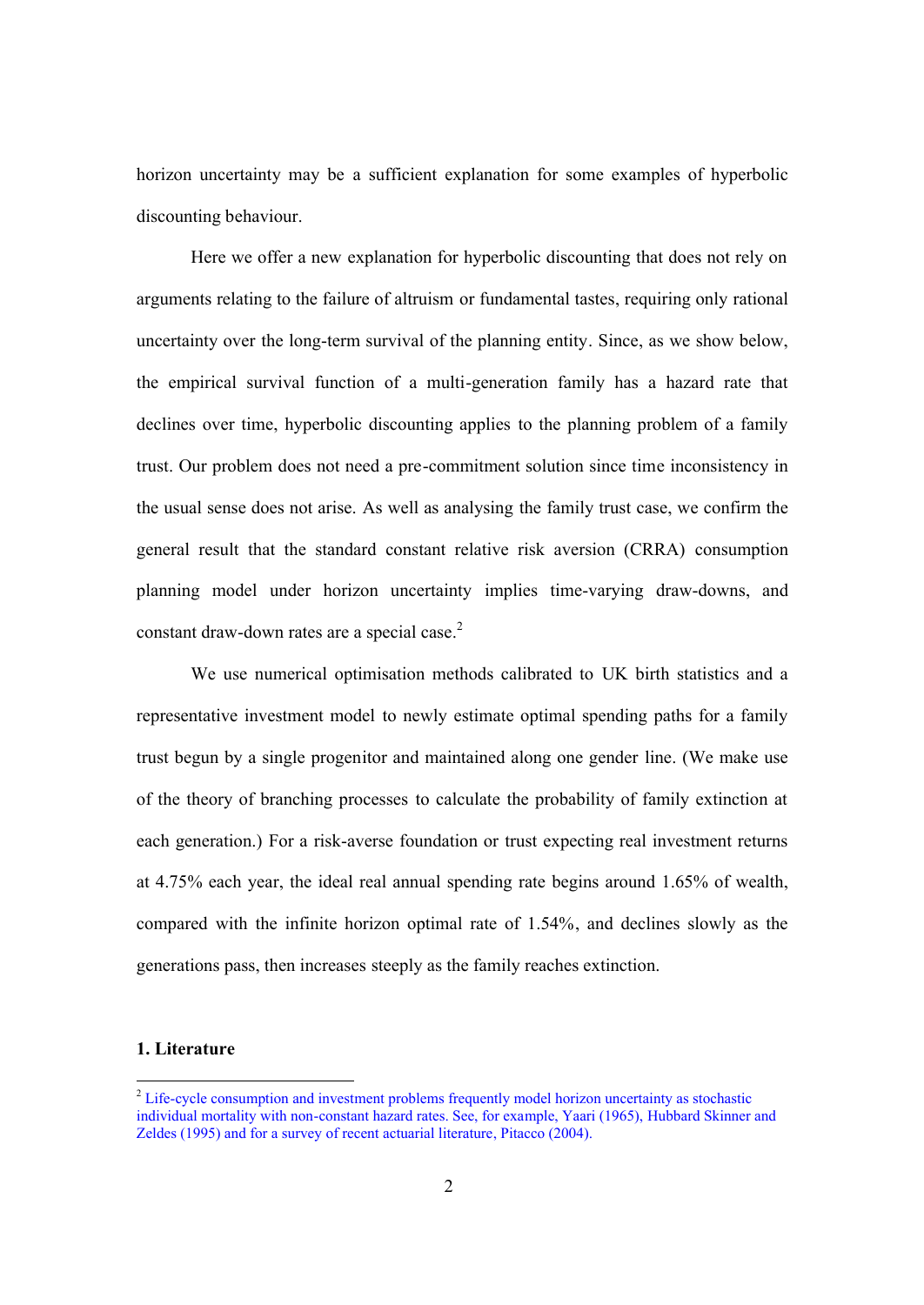There is a well-documented tendency among people and animals to discount near events more than distant events (Loewenstein and Thaler, 1989; Ainslie, 1975). This type of impatience, which decreases as time horizon increases, can be modelled by a hyperbolic function. The hyperbolic discounting function was first used to describe the behaviour of pigeons, but can also explain anomalies in human behaviour, notably in savings patterns (Laibson, Repetto and Tobacman, 1998), where stated intentions and realized actions are sometimes inconsistent.

In his pioneering work on aggregate savings, Ramsey (1928) asserts that any positive discounting of the future is 'ethically indefensible and arises merely from the weakness of the imagination'. Ramsey actually relents from this uncompromising view by using a non-zero discount rate in the analysis which follows this statement, but he does rule out the possibility of 'savings being selfishly consumed by a subsequent generation'. Others are less optimistic about the strength of imagination than Ramsey, allowing that the current generation could be less-than-perfectly altruistic towards future generations. Phelps and Pollack (1968), for example, consider a multi-generation model of consumption and saving: consumption in period *t* is discounted by  $b\mathbf{u}^t$  where  $\mathbf{u}$  is the rate of time preference and  $b(0 < b < 1)$  represents the current generation's altruism. The closer *b* is to one, the more concerned is the current generation about the welfare of future generations. They recognise that if succeeding generations have these same quasihyperbolic preferences but cannot control the savings behaviour of their descendants, the outcome is a Nash-equilibrium where saving is lower than the Pareto-optimal level. The current generation rationally consume faster than the Pareto-optimal rate in an effort to limit over-spending by their children and grandchildren.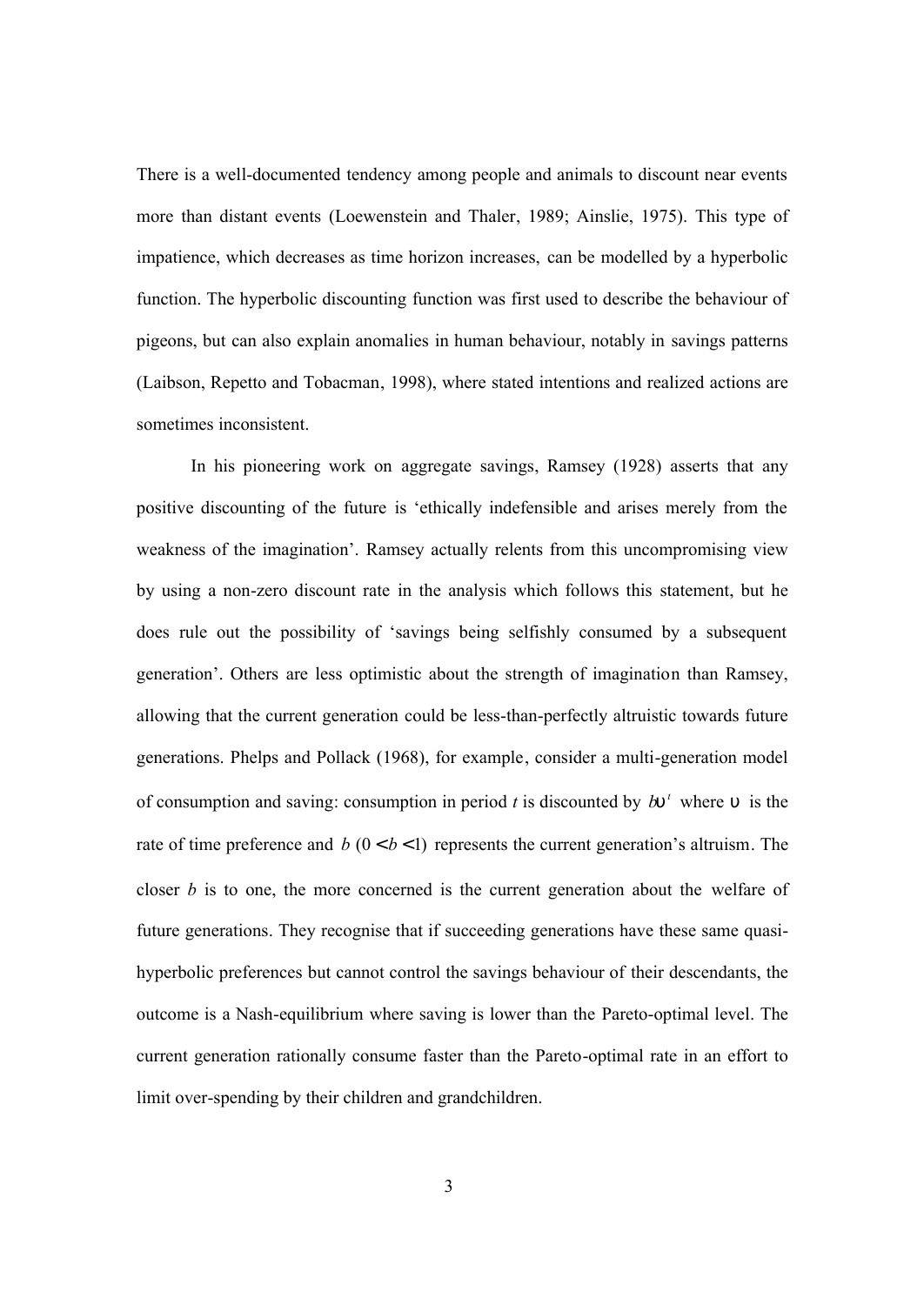Similar outcomes can occur when a buffer-stock consumer plays an intra-personal game with future 'selves' (Laibson, 1998, Harris and Laibson, 2001). The 'current self', a hyperbolic discounter, expects 'future selves' to over-consume relative to the current self's preferences. The effective rate of impatience in this case depends on future scarcity, is stochastic, and endogenous to the model. Laibson (1998) and Laibson, Repetto and Tobacman (1998) argue that this type of discounting can explain savings behaviour that seems inconsistent with a standard exponentially discounted model and results in welfare losses.

On the other hand, the prior question of why decision makers might use hyperbolic discounting remains open. Two recent studies have given alternative explanations for decreasing impatience over long horizons, both related to uncertainty about future payoffs rather than psychological tendencies or ethics. Sozou (1998) looks at a payoff of fixed size,  $v_0$ ,  $t$  periods in the future, which has current value  $v(t) = v_0 \exp(-|t|)$ . The instantaneous hazard rate is *l* and the probability of receiving the payoff in period *t* is determined by the survival function  $\overline{F}(t) = \exp(-|t|)$ . However if the consumer does not know the true underlying value of the (constant) hazard rate, but holds a prior belief that *l* is exponentially distributed, then he or she will compute a hyperbolic discount function by Bayesian updating.

Dasgupta and Maskin (2005) argue that while both a declining hazard rate and Sozou's analysis can produce hyperbolic discounting behaviour in the sense of decreasing impatience, these cannot explain preference reversals, where a consumer switches from one course of action to another simply because of the passage of time, or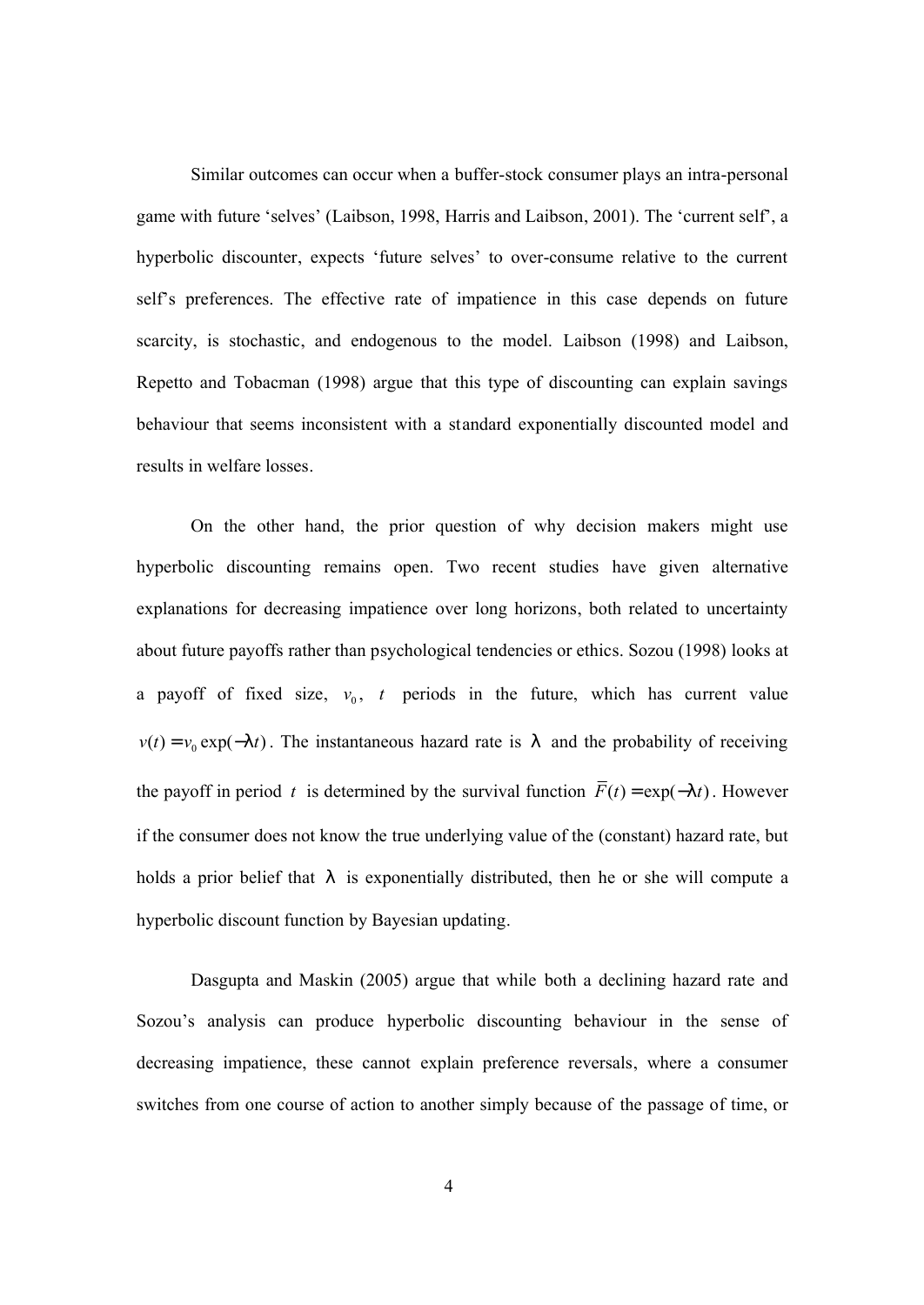time-inconsistent behaviour. Dasgupta and Maskin's own explanation for hyperbolic discounting rests on uncertainty over when, rather than whether, a payoff will be realized. They give the example of a blackbird waiting for fruit to ripen before eating, subject to uncertainty about ripening time and over the 'survival' of the fruit (payoff), which may be ambushed by a flock of impatient crows. Uncertainty over when the payoff will be realized (ripening) rather than just whether it will be realized (crow ambush), can result in a preference reversal. In addition, if the blackbird needs to learn about ripening times, we can observe time-inconsistency.

Here we derive the general result that rational agents facing uncertainty over a long-term planning horizon often exhibit time-varying rates of impatience that are derived from the probability of 'survival'. Constant discounting is a special case arising when horizon length follows a known exponential distribution (section 2 below), but agents will exhibit hyperbolic discounting when survival is Pareto distributed. Pareto distributed survival implies declining hazard rates and consequently decreasing impatience over more distant events.

Models where hyperbolic discounting arises from the psychological tastes of the decision-maker predict preference reversals and dynamic inconsistency (Laibson 1998). Inconsistencies arise because the discount rate that was applied to a specific future date changes to a higher rate as the date moves closer to the decision period. By contrast, in our analysis the discount factor depends on the age of the family in the same way that individual discount factors depend on age-specific mortality. As the family ages, its survival status changes in an age-specific way. Consequently, in the absence of new information about future survival probabilities, the survival function of the family is not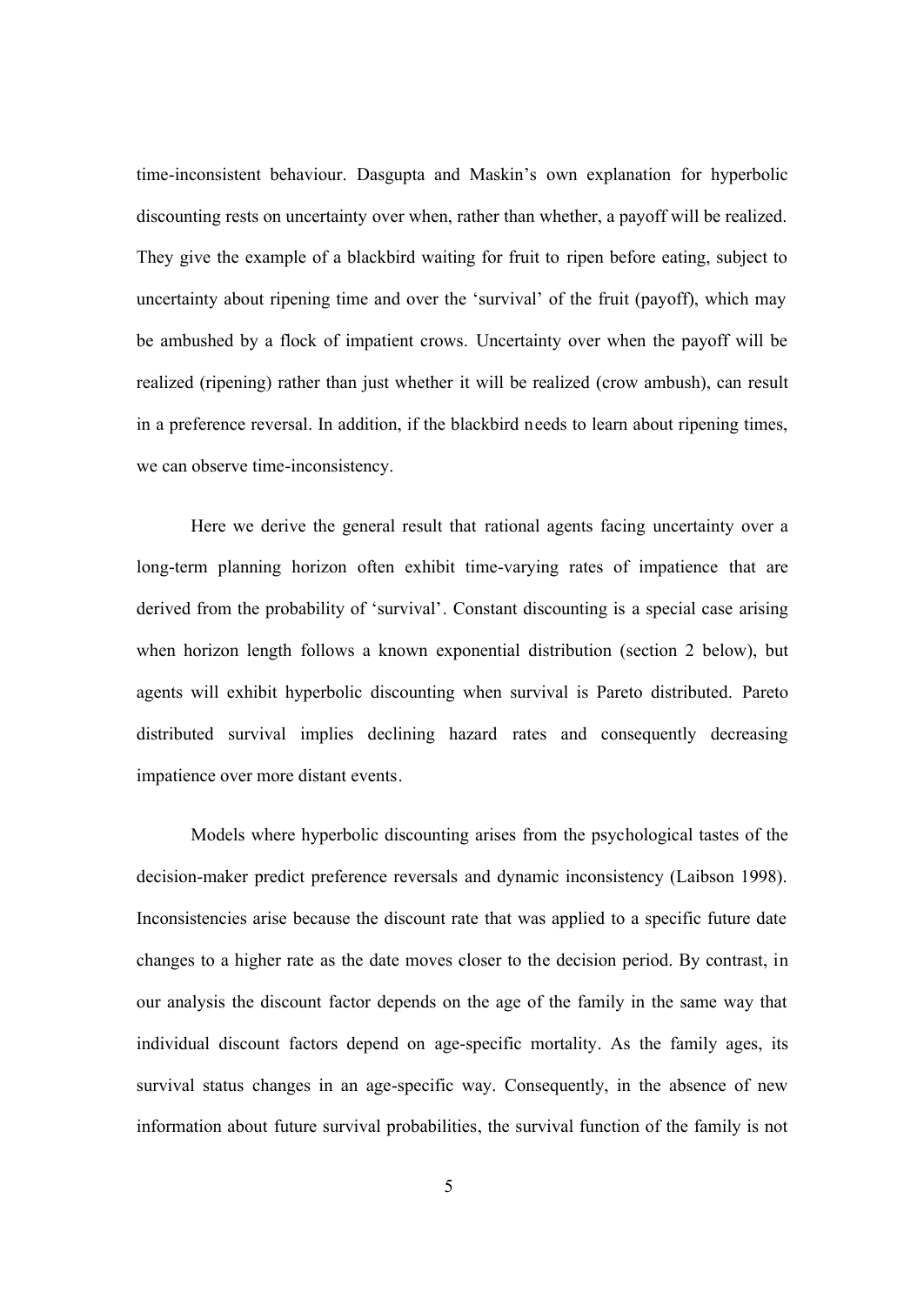revised as time passes, hazard rates do not change, and plans will be dynamically consistent. However if the family receives new information on fertility status, either on the number of survivors or on their prospects for having children, the trust may revise estimates of the survival density and consequently change future consumption plans. This does not imply dynamic inconsistency in the usual sense, simply path-dependency in the optimal plan.

In section 3 we estimate the survival function for a representative UK family beginning with an individual progenitor: we find that the Pareto distribution is a good fit to current fertility data, that extinction is certain at observed birth rates, and that the mean survival of a UK family is about six generations. We also estimate the survival function of a family with more than one original branch (*k* progenitors). When more than one branch of the family survives, hazard rates are not monotonically declining and discounting functions are not uniformly hyperbolic. Numerical estimates of optimal spending paths for a family trust from a single progenitor (section 4) using the estimated hyperbolic discounting function are shallow curves, always above the infinite-horizon spending rate.

### **2. Discounting under horizon uncertainty**

-

Our problem is to generalise the model of optimal draw-down for an infinitely-lived entity facing uncertain investment returns to include the case where the survival of the entity is uncertain.<sup>3</sup> For a family trust, consumption stands for payments to current family beneficiaries, funded from an investment portfolio. The family faces two sources of

 $3$  For a general discussion of this standard problem see Ingersoll (1987) and Korn and Korn (2001).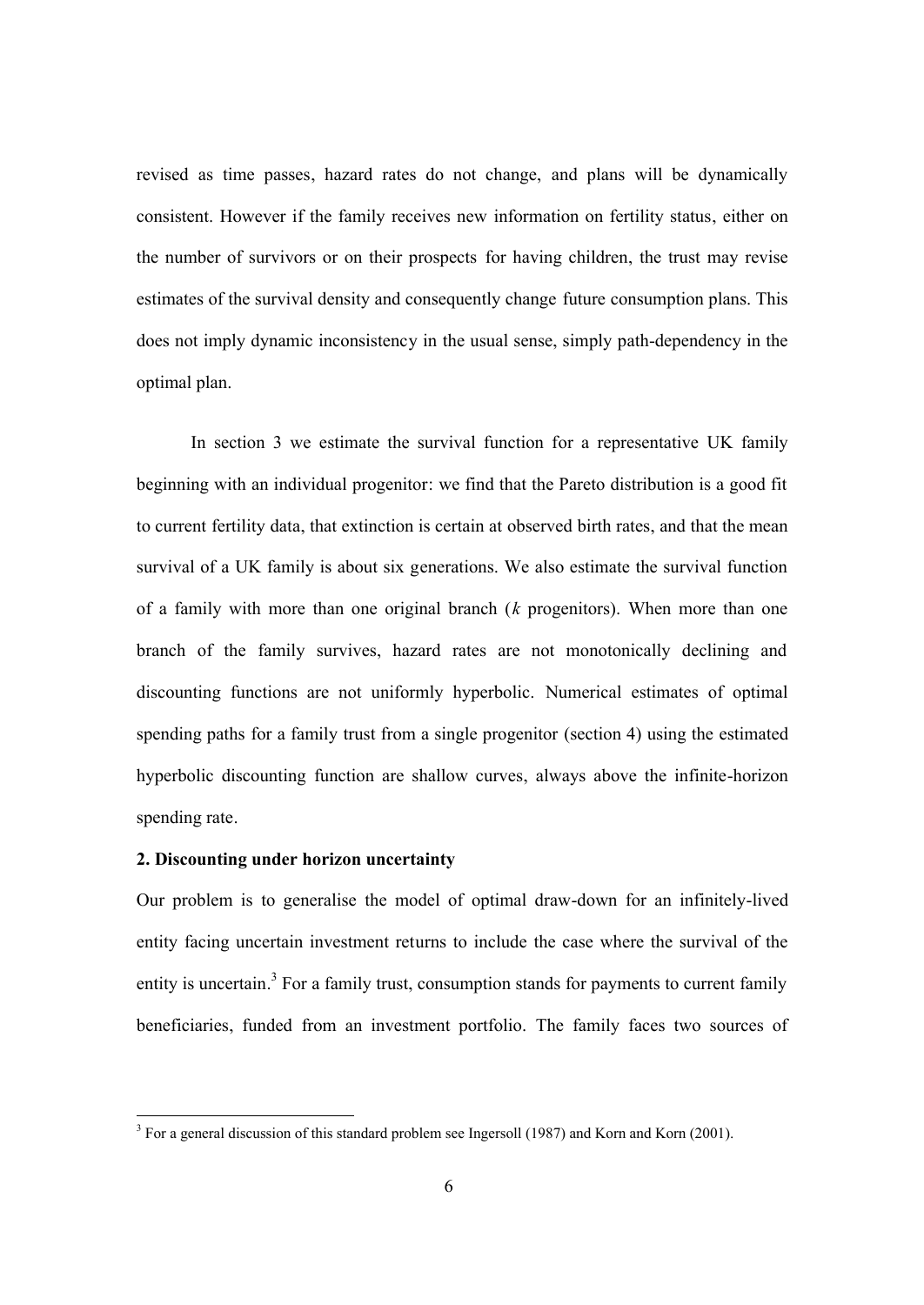uncertainty: stochastic returns to the trust fund, and random survival of the family.<sup>4</sup> We do not specify the distribution of investment returns, except that they are assumed independent and identically distributed (i.i.d). The trust is extinguished when the family ceases, so we treat residual trust funds as having no utility value when the family is not alive to enjoy them.

In most common law jurisdictions a family trust deed is invalid if it attempts to tie up wealth for the benefit of generations not yet in existence.<sup>5</sup> The common law 'rule against perpetuities' (Burke 1976), or codified law relating to the same issue, usually requires the interest (assets) in the trust to be vested (passed to beneficiaries) within 80 or 90 years. However some US jurisdictions are allowing large dynastic trusts to avoid the restrictions of the rule and exist for much longer (or perpetually) before vesting. In our analysis we assume either that the trust is exempt from the 'rule against perpetuities' and can create a trust deed for future generations, or that the trust continues under a 'rolling' deed which the family voluntarily recreates at each generation. This latter assumption allows the family to review its fertility status and survival distribution at any generation and revise the trust deed accordingly.

Let *T* be the random time the family survives. We treat the survival time as a continuous random variable and denote as *pdf(t)* the probability density of *T*, the extinction density with distribution function  $F(t)$ , and  $\overline{F}(t)$  its complementary distribution function. It follows that  $\frac{\partial F(t)}{\partial \theta} = -p df(t)$  and  $\overline{F}(0) = 1$ ,  $\overline{F}(\infty) = 0$ *t*  $\frac{\partial F(t)}{\partial} = -p df(t)$  and  $\overline{F}(0) = 1$ ,  $\overline{F}(\infty) =$ ∂ , so that the

<sup>&</sup>lt;sup>4</sup> In some respects this analysis follows Dasgupta and Maskin (2005).

<sup>&</sup>lt;sup>5</sup> We thank Mr Vincent Taubman of TD Asset Management for drawing our attention to some of the legal constraints on trust deeds and trustees.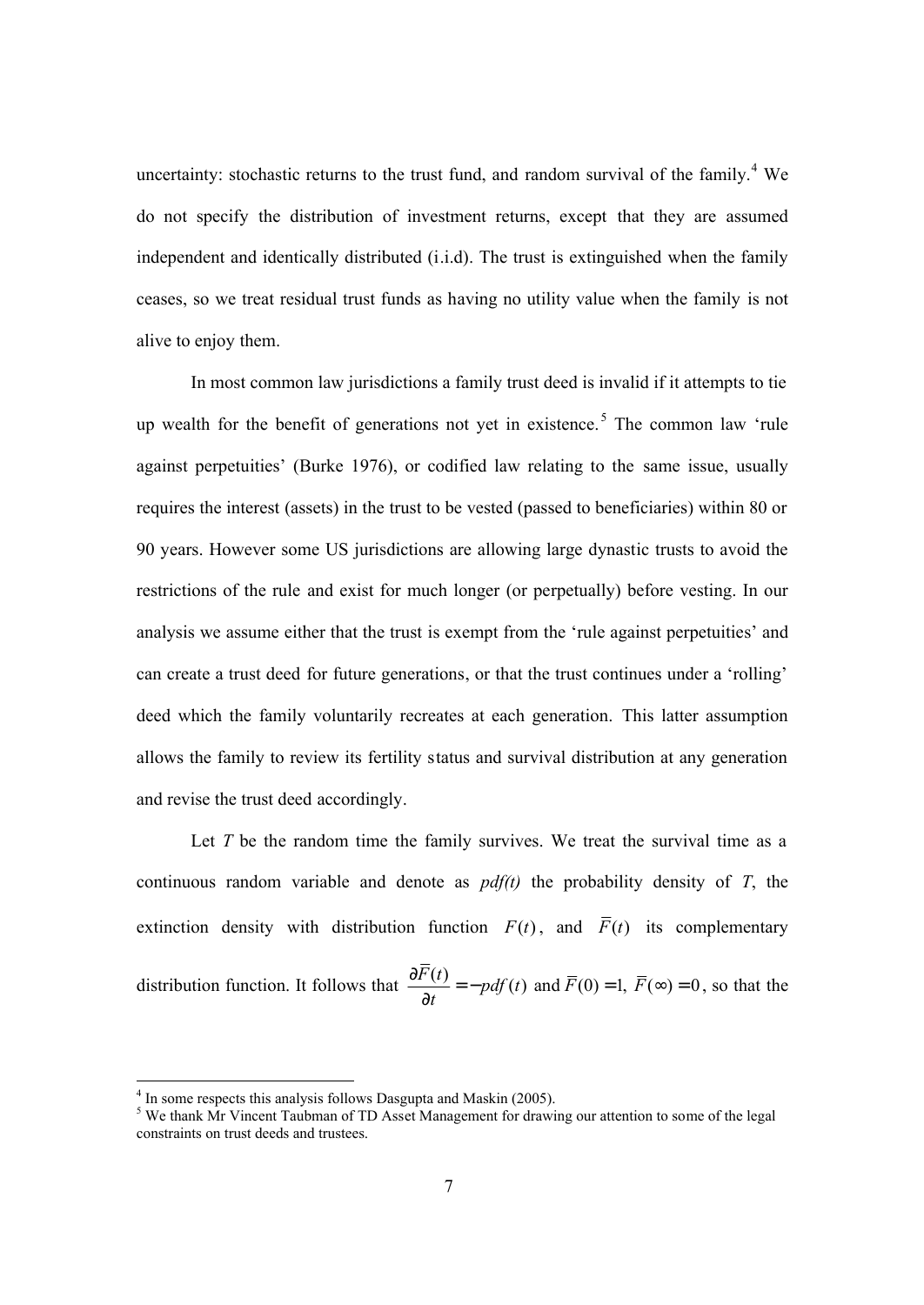family survives almost surely in period zero but eventual extinction is inevitable. We discuss the inevitability of extinction further below.

The trust aims to maximise expected utility for as long as the family survives, where utility is derived from consumption (the distributions of funds) out of stochastic wealth. Let the utility of consumption be  $\overline{U}(C(t)) = U(C(t))h(t)$  where  $h(t)$  is some positive discount function expressing general impatience; possibly  $h(t) = 1$ , and for now we assume  $h(0) = 1$ . If we write  $E\underset{C}{E}$  to mean expectation over consumption, the value of expected utility conditioning on survival until time *t* is:

$$
L(t) = E\left[\int_{0}^{t} \overline{U}\left(C(s)\right)ds \mid T = t\right]
$$
\n(1)

and  $\boldsymbol{0}$  $L = \int L(t) p df(t) dt$ , ∞  $=$   $\int L(t) p df(t) dt$ , the unconditional value.

Now, integrating by parts,

$$
L = \int_{0}^{\infty} E \left[ \int_{0}^{t} \overline{U}(C(s)) ds \right] pdf(t) dt
$$
  
= 
$$
- \left[ E \int_{C}^{t} \overline{U}(C(s)) ds \overline{F}(t) \right]_{0}^{\infty} + E \left[ \int_{0}^{\infty} \overline{F}(t) \overline{U}(C(t)) dt \right],
$$
 (2)

using Leibnitz's rule, simplifying, and noting the first expression is zero when

$$
E\left[\int_{0}^{0} \overline{U}(C(s))ds\right] = 0, \text{ we arrive at}
$$

$$
L = E\left[\int_{0}^{\infty} \overline{F}(t) \overline{U}(C(t))dt\right].
$$
 (3)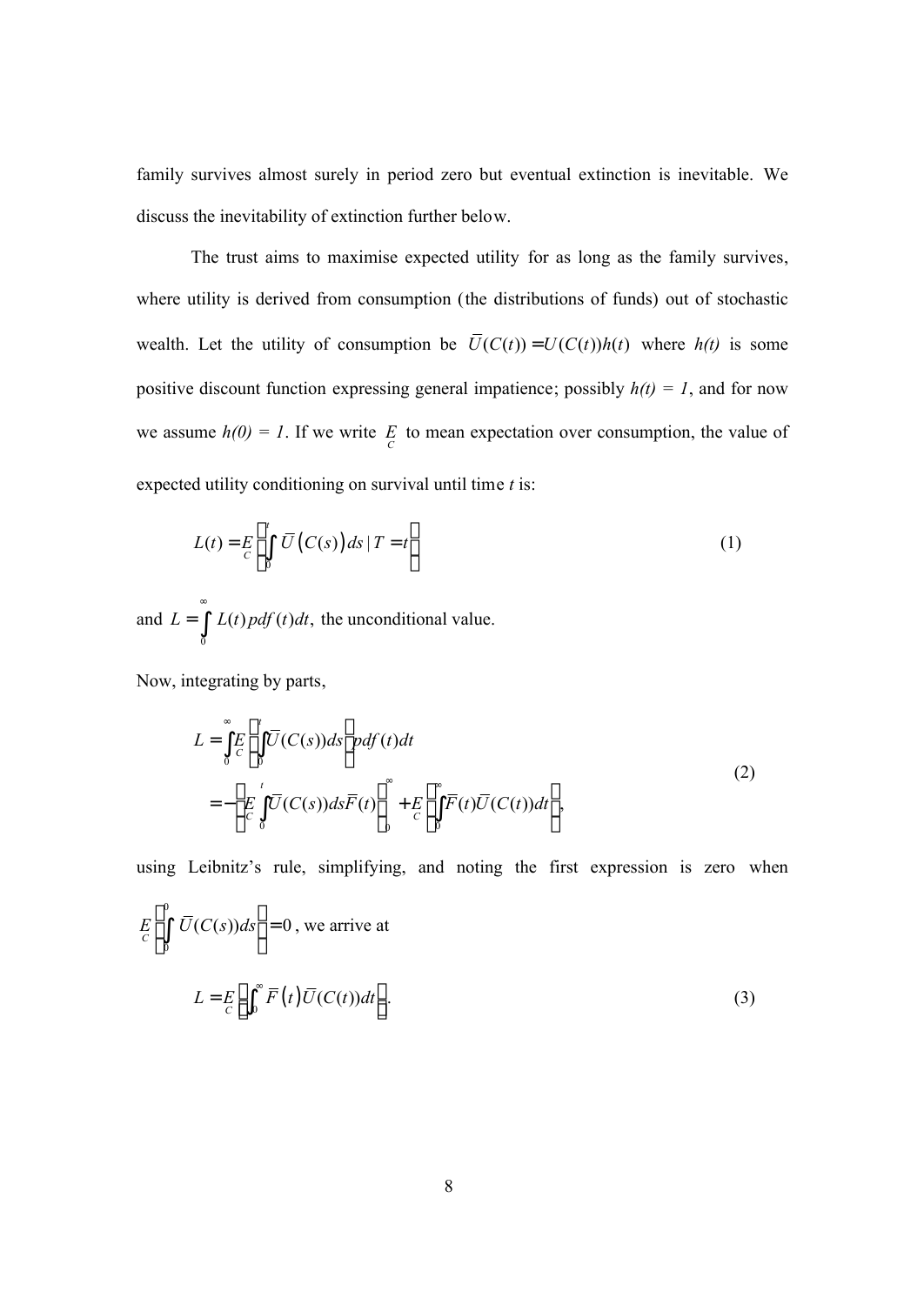If survival is exponentially distributed with a constant hazard rate,  $\overline{F}(t) = \exp(-|t|)$  and if general impatience is constant so that  $h(t) = \exp(-pt)$ , we recover Blanchard's (1985) result,

$$
L = E\left\{\int_{0}^{\infty} \exp\left[-(p+1)t\right] U(C(t))dt\right\}.
$$
 (4)

In other words, uncertainty over family survival simply increases impatience by a constant hazard rate, raising consumption permanently above the optimal rate for an infinitely-lived dynasty.

However this analysis can also deal with hyperbolic discounting and quasihyperbolic discounting.<sup>6</sup> Define hyperbolic discounting as a discount function

$$
D(t) = (1 + b t)^{-\frac{q}{2b}}, \quad b > 0, g > 0,
$$
\n(5)

and quasi-hyperbolic discounting by

*g*

$$
D(t) = b\mathbf{u}^t; 1 > b > 0, 0 < \mathbf{u} < 1.
$$
 (6)

If we arbitrarily set general impatience at zero so that  $h(t) = 1$ , then the survival function is

$$
\overline{F}(t) = (1 + \mathsf{b}t)^{-\frac{9}{6}},\tag{7}
$$

and

-

$$
pdf(t) = g(1 + b t)^{-(\frac{a}{b} + 1)}
$$
\n(8)

is the density of family extinction, whilst for quasi-hyperbolic discounting the survival function is

<sup>&</sup>lt;sup>6</sup> We note that Harris and Laibson (2001) actually include  $\overline{U}(C_0)$  as a component of *L*. They call this the 'Utility Boost', a term we set to zero.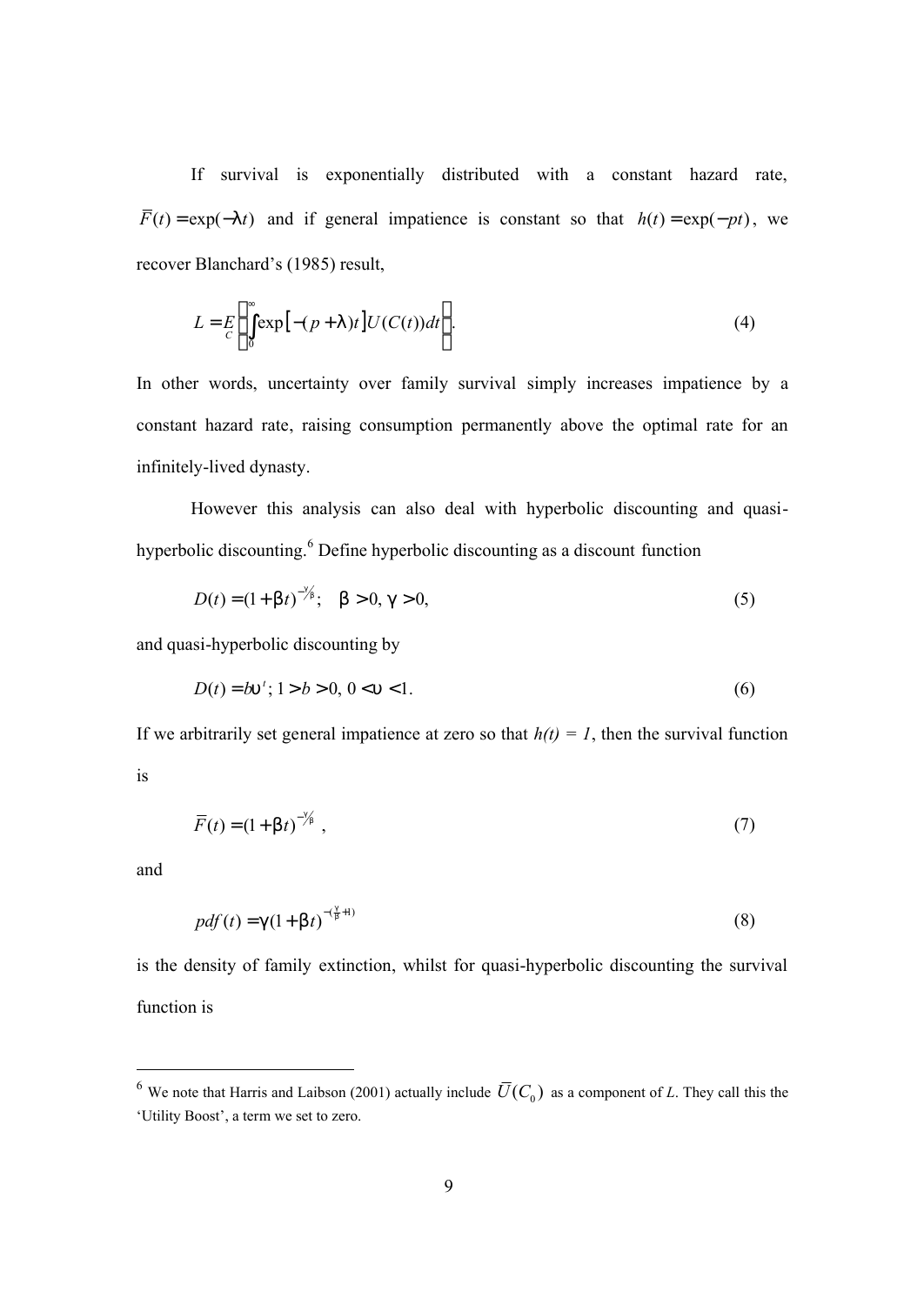$$
\overline{F}(t) = b u^t,
$$

and the density of family extinction is

$$
pdf(t) = -\ln(u)bu' = \ln\left(\frac{1}{u}\right)bu'
$$
  
= 
$$
\ln\left(\left(\frac{1}{u}\right)^{b}\right)u'
$$
 (9)

The first density (8) can be thought of as Pareto, where the family survives almost surely in the initial period  $\overline{F}(0) = 1$ , but is extinct in the limit  $\overline{F}(\infty) = 0$ . The second (9) is not normalised in that  $\overline{F}(0) = b$ , and  $\overline{F}(\infty) = 0$ . If  $u = \exp(-1)$ ,  $1 > 0$ , and  $\overline{F}(t) = b \exp(-|t|)$ , this is similar to (4) and corresponds to the case where a proportion of families,  $(1-b)$ , die initially at  $t = 0$ ; so  $\overline{F}(0) = b$ . However, we could also have the case of a degenerate extinction probability in that  $\overline{F}(t) = (1 - r) + r \overline{F}^*(t)$  where  $\overline{F}^*(t)$  has the usual property ensuring extinction in the limit,  $\overline{F}^*(\infty) = 0$ . This brings about no important changes but allows us to incorporate (1− *r* ), a finite probability that the family will last forever.

#### **3. Estimating family extinction**

We now apply this analysis by estimating the density function of family survival for a typical UK family using current fertility data.

## *3.1 Family extinction along a single branch*

The probability that a family eventually reaches extinction along the female or male line will depend on the average number of daughters (sons) born to women (men) in the family. The expected number of children of one gender or the other born to any individual mother or father can be written as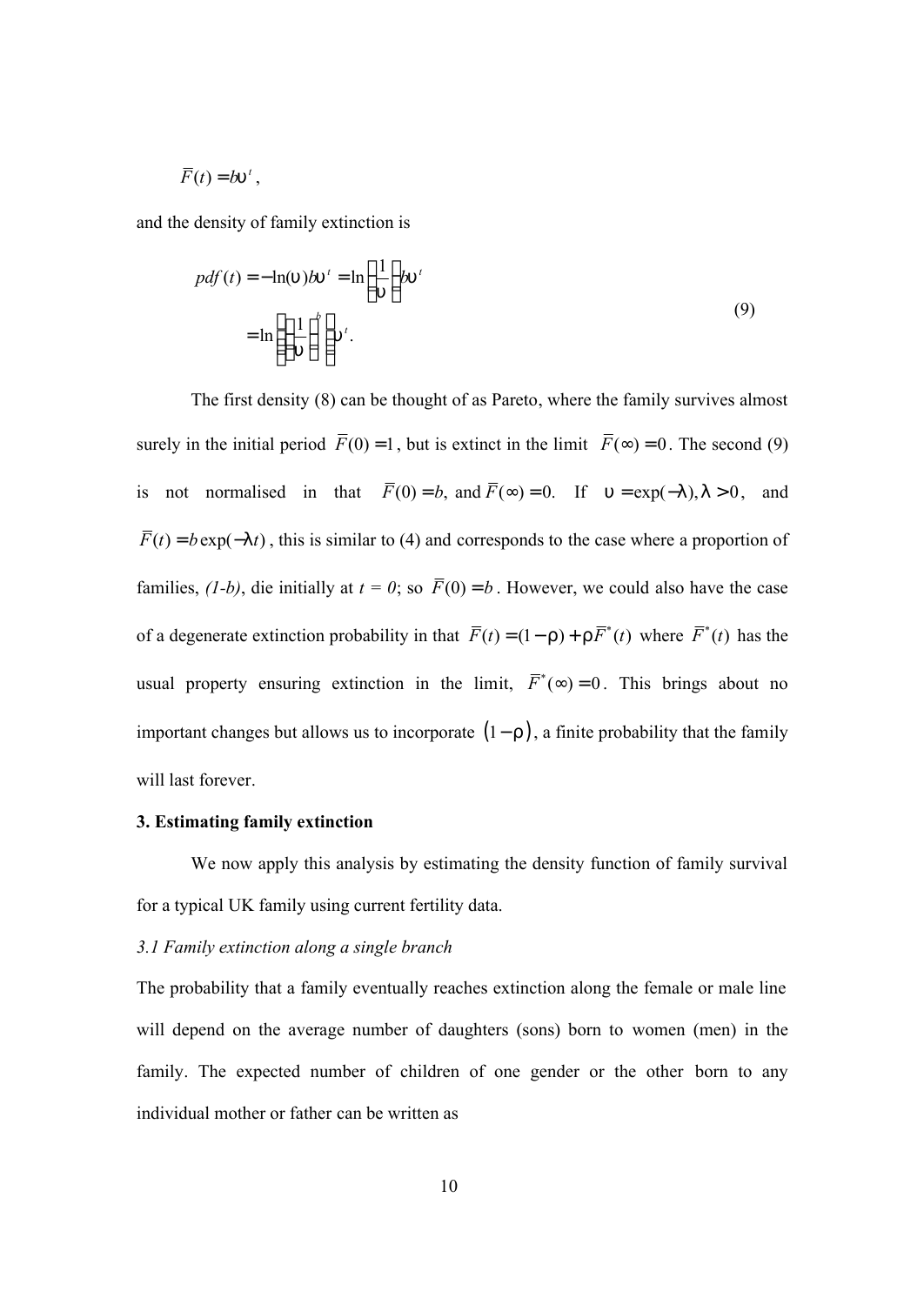$$
n = a_1 + 2a_2 + 3a_3 + \dots,
$$
  
\n
$$
\sum a_i = 1,
$$
\n(10)

where  $a_i$  is the probability that a parent has exactly *i* children of their own gender. It is possible to show that, under some simplifying assumptions, the critical rule for eventual family extinction is that  $n < 1$  (see Steffensen, 1995; Albertsen and Kristensen, 1995). So in the case where the expected number of, say, daughters born to mothers is greater than one, the probability of family survival down the female line, (1− *r* ), is non-zero in the limit. In the case where  $n < 1$ ,  $\overline{F}(\infty) = 0$  and the family will eventually become extinct.

Theories of family extinction and the related literature on branching processes are associated with Sir Francis Galton, who posed the problem of the survival of aristocratic surnames in 1873 (see Harris, 1963 and Kendall, 1966.) Despite the fact that this is a standard problem in population studies, it appears that few empirical estimates of family extinction are available (Albertsen, 1995). But the question remains interesting, at least in part because changing fertility patterns in the  $20<sup>th</sup>$  century mean that extinction probabilities are likely to have increased in western countries. In the UK for example, the number of children of either sex being born to each woman (total fertility rate) was around 1.79 in 2005, which is below the long-term replacement rate required to maintain a stable population, and much less than the peak total fertility rate of 2.95 occurring in 1960.

Earlier studies are rare, but do give estimates of extinction probabilities that are less than one in the limit, reflecting higher fertility rates historically. For example, Lotka (1931) published an estimate of 0.8797 for the probability of male line ex tinction for the US white population of 1920, and Keyfitz (1968) calculated the likelihood of female line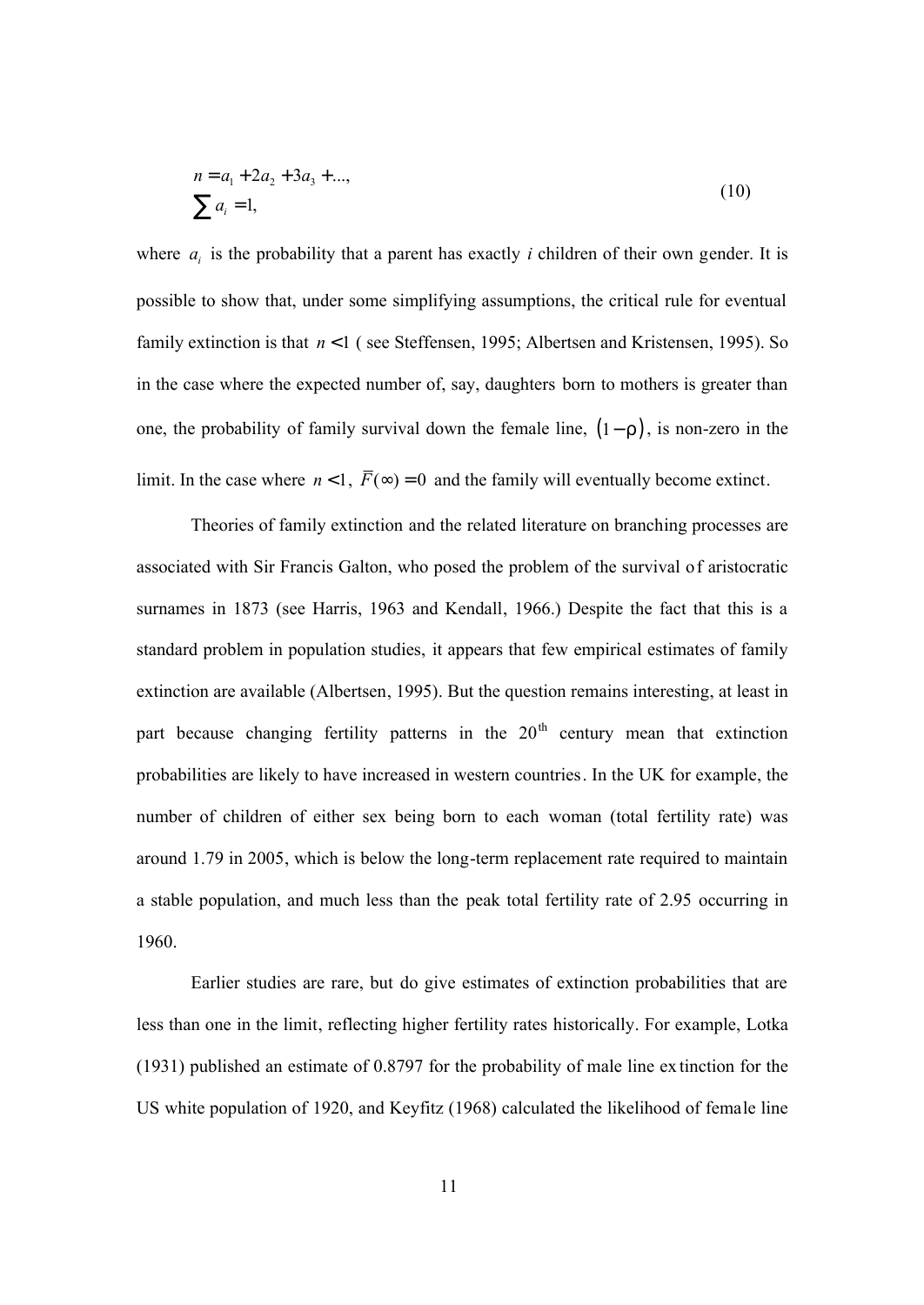extinction at 0.8206 using 1960-61 US data, along with similar calculations for Hungary, Israel, Mexico and Japan. Hull (1998) reconsidered Lotka's calculations in the context of a population with two sexes and concluded that, under some restrictions over the availability of partners to the males of concern, the extinction probability lies in the range (0.856, 0.992], not greatly different from Lotka's original estimate.

Our estimation follows the method of Keyfitz: beginning with the official UK statistics on the distribution of women over the age of 45 by number of live births, we adjust this probability to the number of daughters and then compute the likelihood that the female line becomes extinct in the limit, along with the probability that the family line becomes extinct at any particular generation. We cannot be sure that the same distribution of birth probabilities applies to the male line, since paternity data collected in the UK are incomplete and there is no comparable table of birth probabilities for men, but it is plausible that a dynasty which passes its wealth through sons rather than daughters might face similar survival probabilities.<sup>7</sup>

In addition, we work on the assumption that the group of families who create inherited trusts have fertility patterns the same as the population average and that this pattern remains constant into the future. There might be reasons to assume either higher fertility among wealthier families because of better health prospects, or lower fertility arising from the well-documented tendency for more educated women to begin families later, resulting in fewer children (Rendall et al., 2005). In addition, fertility rates are not constant through time, having been declining in many countries since the middle of last century. For some countries including the UK, this decline seems to have slowed or

<sup>&</sup>lt;sup>7</sup> Modern families are less likely to be concerned with surname survival and more likely to pass wealth to sons and daughters than to favour either gender. This more general problem requires a different survival model with specific limits on partnering and population growth, and we leave it to future research.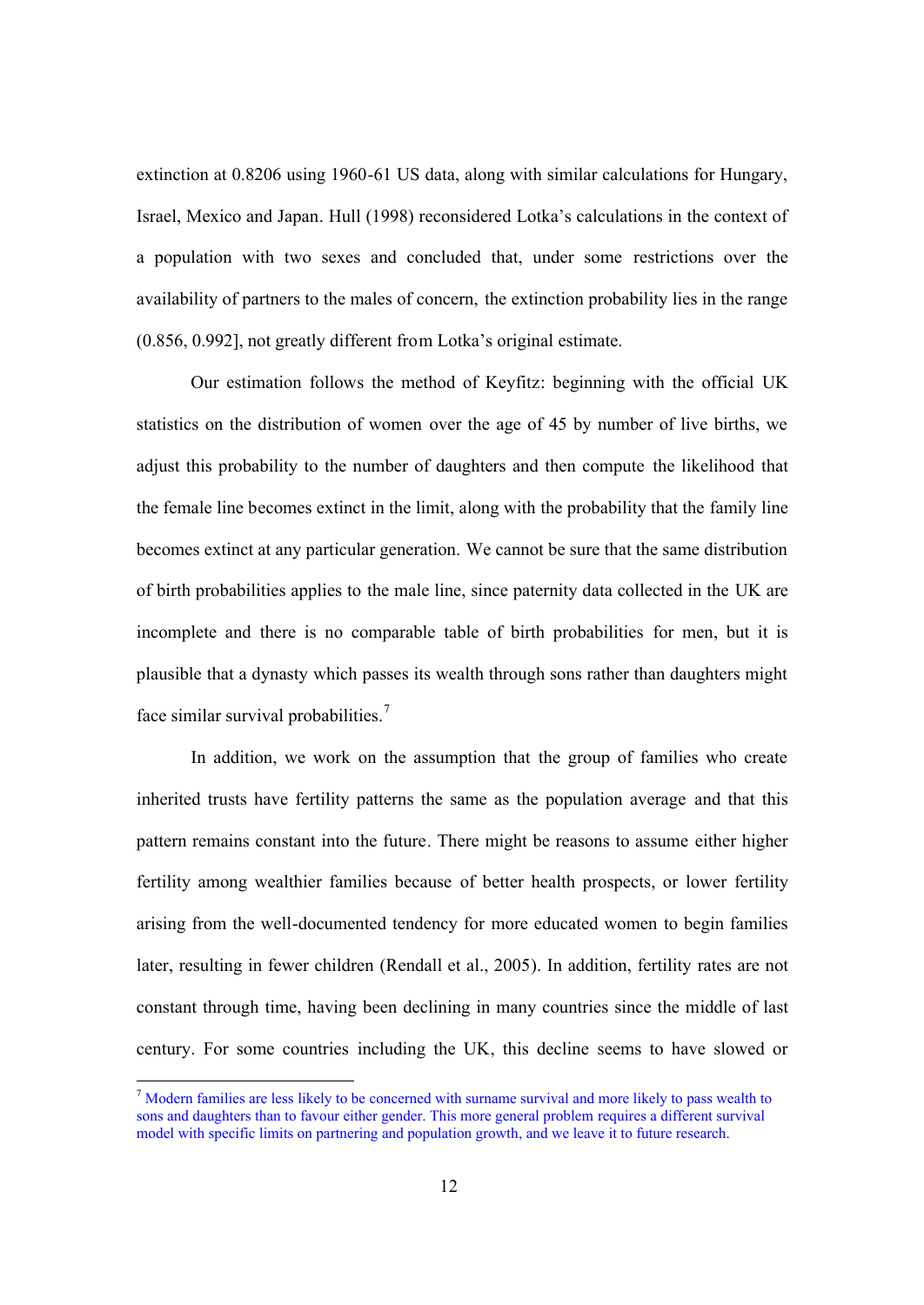stopped recently (Office for National Statistics 2006, Table 1.4).<sup>8</sup> Further, we treat the fertility outcome as a random draw from the distribution of family size per female; we do not allow the mother to choose the number of her children.

In 1930, two Danish mathematicians, Steffensen and Christensen<sup>9</sup>, separately and simultaneously solved Galton's problem, proving that the probability that any family line beginning with one individual reaches extinction at generation *g* can be computed by the recursion

$$
x_g = a_0 + a_1 x_{g-1} + a_2 x_{g-1}^2 + a_3 x_{g-1}^3 + \dots
$$
\n(11)

where  $x_{g-1}$  is the probability of extinction at or before generation *g-1*, and  $a_i$  is as defined for equation (10). In the limit, this probability approaches one when  $n < 1$ .

At the first generation, we set the probability of family extinction  $x_1 = a_0$ , where  $a_0$  is the probability that the first female in the family (the establisher of the trust) has no daughters. We assume that the probability that each generation has exactly zero, one, two or more daughters is the same for this particular family as for a representative cohort of mothers, so we can estimate a series for  $x<sub>g</sub>$  using UK national cohort data on births. We also assume that each subsequent generation has the same constant and known fertility distribution.

Table 1 sets out the estimated probability that a woman born in 1960 in England or Wales has a specified number of children. By assuming that girls and boys are equally

<sup>8</sup> The Gross Reproduction Rate (the average number of live daughters a woman of child-bearing age of a particular cohort can expect to have in her lifetime) for England and Wales rose to 0.88 in 2005 from a low point of 0.81 in 2000.<br><sup>9</sup> These solutions have been re-published in Steffensen (1995) and Albertsen and Kristensen (1995).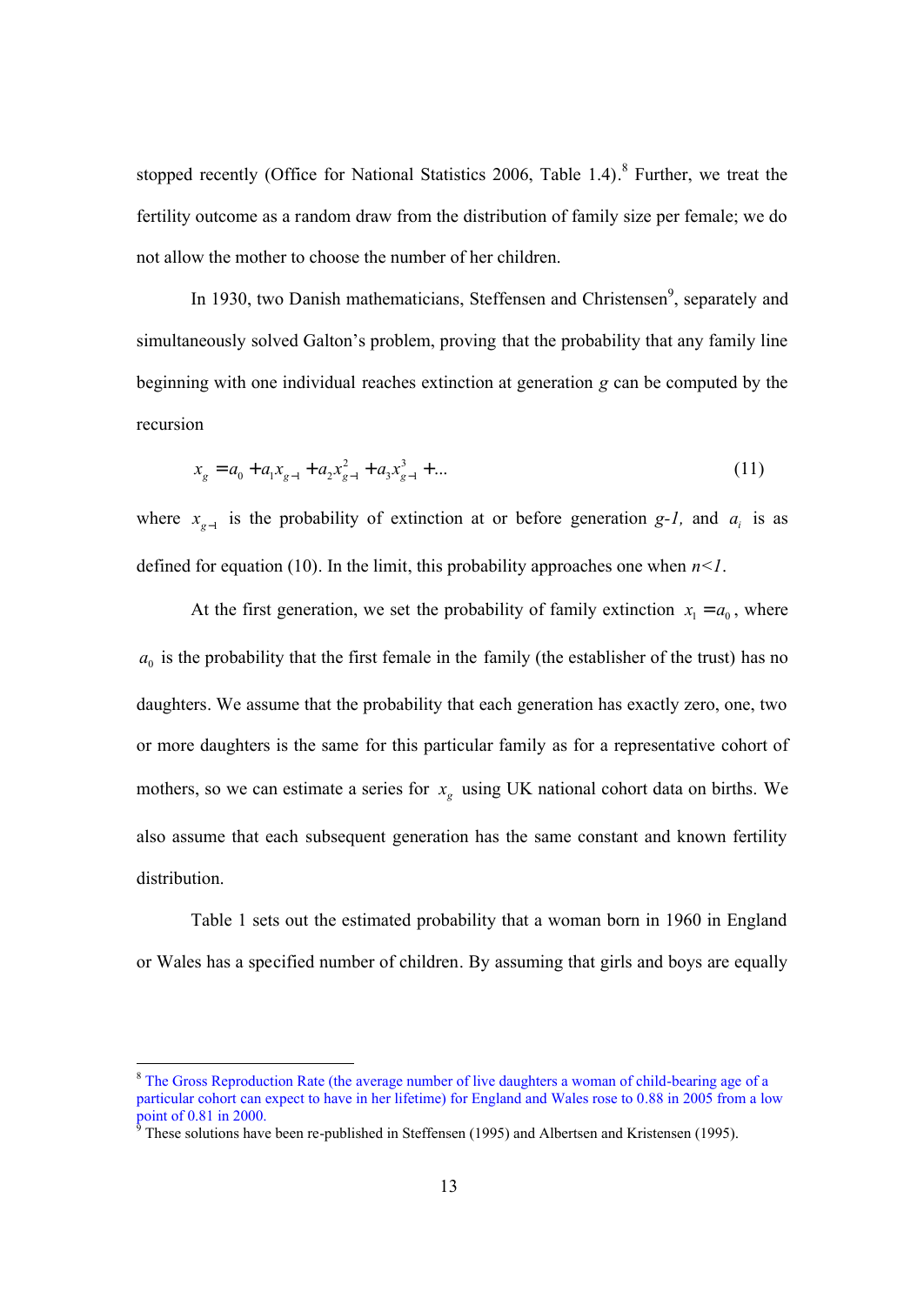likely to be born live,  $10$  we also derive the corresponding probability that a woman gives birth to the specified number of girls, where the probability of  $R=r$  girls among *n* children $11$  is

$$
P(R = r) = C_r^n (0.5)^n.
$$
 (12)

The values in the lowest row of Table 1 are estimates of the probability that a particular family has exactly zero, one, two, three or four or more daughters, that is,  $a_i$  in equations (10) and (11). By substituting these values into (10) and checking whether  $n < 1$ , we can infer the overall likelihood of family extinction along the female line: the expected number of daughters to a woman born in 1960 is 0.945<1, which satisfies the condition for eventual family extinction. Further, by substituting these values into (11), setting the initial probability of extinction at  $x_0 = 0$  (the family founder survives in the

first generation), and then generating  $\left\{x_g\right\}_{g=1}^{\infty}$  $=$ <sub>1</sub> recursively using 2  $a \cdot 3$   $a \cdot 4$  $x_g = a_0 + a_1 x_{g-1} + a_2 x_{g-1}^2 + a_3 x_{g-1}^3 + a_4 x_{g-1}^4$ , we can compute the likelihood that the representative family becomes extinct at or before any particular future generation.

## [INSERT TABLE 1 HERE]

The generational survival probability

-

$$
s_g = 1 - x_g, \ x_g = a_0 + a_1 x_{g-1} + a_2 x_{g-1}^2 + a_3 x_{g-1}^3 + a_4 x_{g-1}^4 \tag{13}
$$

derived using the probabilities  $a_i$  in Table 1, begins at 1 initially, decreases steeply over the first few generations and converges slowly towards zero, as we can see from the

<sup>&</sup>lt;sup>10</sup> In fact, boys are slightly more likely to be born than girls, but also suffer higher average mortality for most of life.

 $11$  We assume that the probability that a woman has exactly 4 children is 0.1 to make this estimate, i.e., that all families are 4 children or less.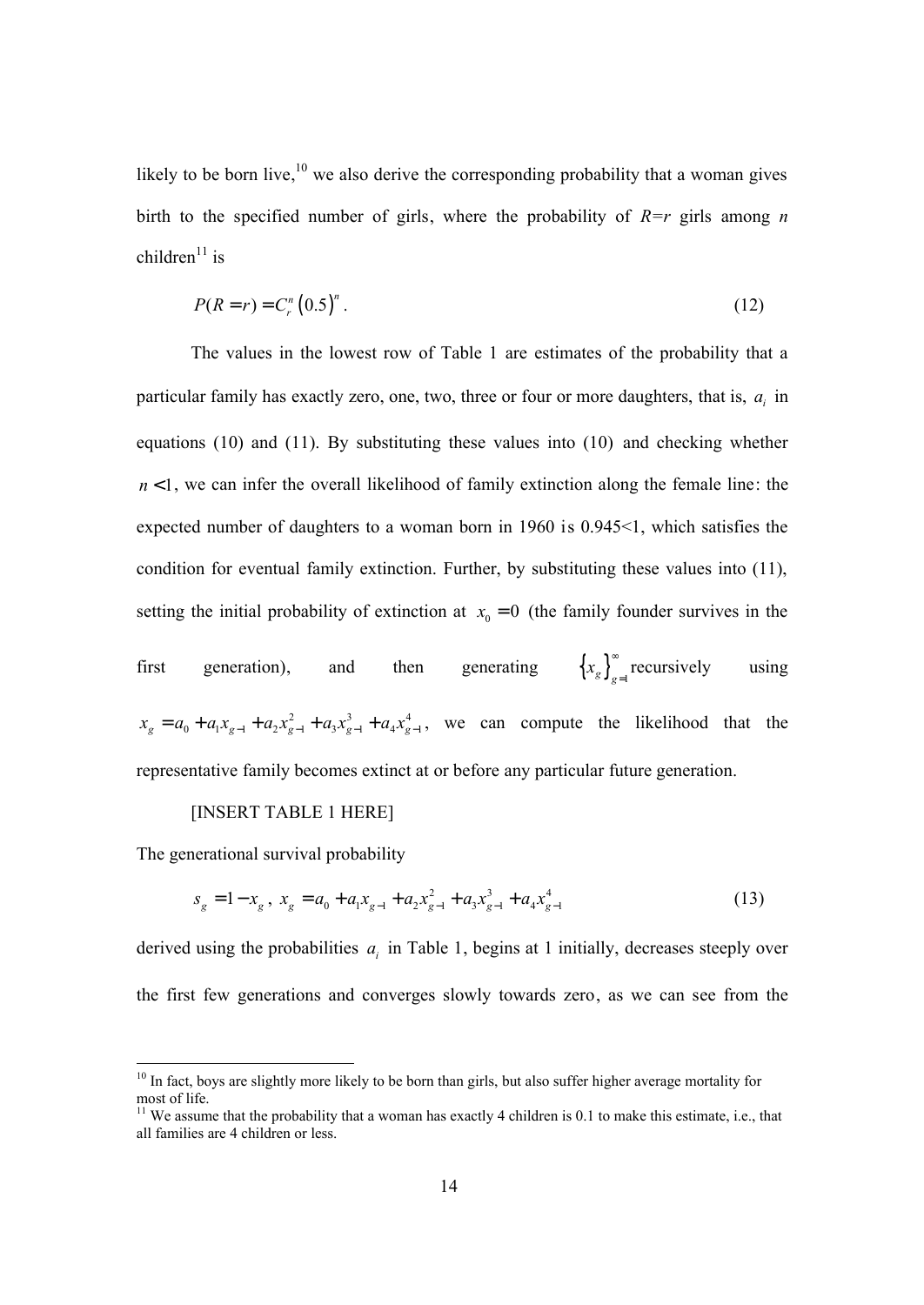second column in Table 2. The generation *g* hazard rate, *l<sup>g</sup>* , that is the risk of extinction at the current generation conditioning on the family having survived so far, is set out in column four.

#### [INSERT TABLE 2 HERE]

Since the estimated hazard rate is declining with time, we expect that family trustees with rational uncertainty over survival will discount future consumption with decreasing impatience as the time horizon lengthens.

In section 2 above, we proposed that the planning horizon, here limited by family survival, might be exponentially distributed, so that  $\overline{F}(t) = \exp(-|t|)$  or Pareto distributed so that  $\overline{F}(t) = (1 + b t)^{-\frac{a}{2b}}$ . The recursively computed survival function in Table 2 represents a discrete analogue to the continuous cumulative survival distribution  $\overline{F}(t)$ . By fitting both an exponential and a hyperbolic curve to the discrete survival function, we can estimate values for the constant exponential hazard rate *l* , and the parameters of the hyperbolic function, *g* and *b* .

To find the best fitting continuous distribution function, we calculate 100 generations of discrete survival probabilities, and space each generation 45 years apart.<sup>12</sup> We then fit the curve

$$
\hat{\mathcal{Y}}_{\exp,i} = e^{-\hat{\mathbf{I}}_{\exp}^{\dagger} 45i} = e^{-\hat{\mathbf{I}}_{\exp}^{\dagger} t},\tag{14}
$$

where  $\hat{\mathbf{l}}$  is the estimated hazard rate which minimises the sum of squared errors

<sup>&</sup>lt;sup>12</sup> Average age at first birth for this birth cohort is 27.8, and higher (over 30) for more educated women (see Rendall et al. 2005), but we complete a generation after all children are born, and the end of the fertile period is assumed to be age 45.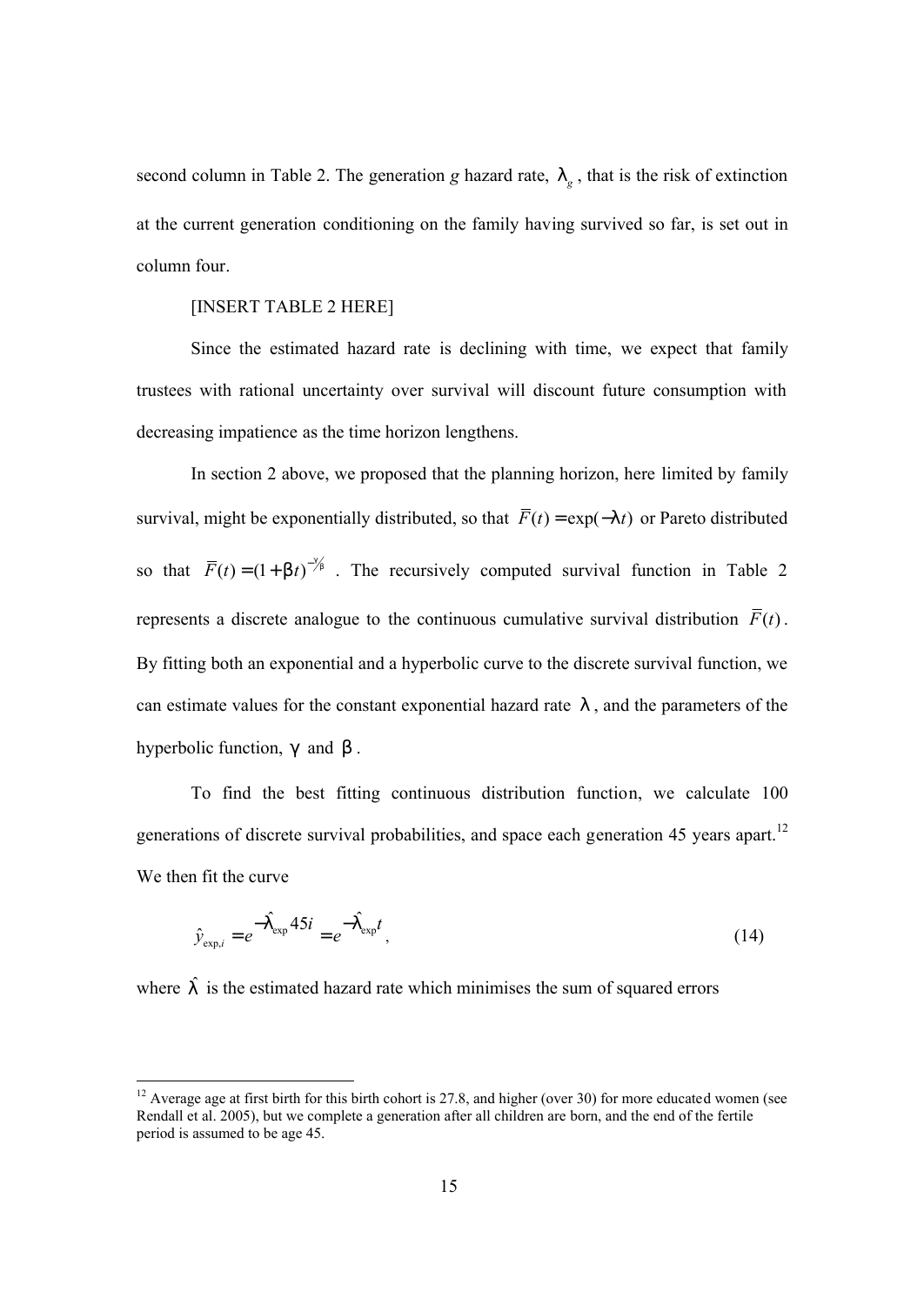$$
\min_{1} f(1) = \sum_{i=0}^{100} (y_i - \hat{y}_i)^2 = \sum_{i=0}^{100} (y_i - e^{-1} \exp^{45i})^2.
$$
 (15)

The fitted exponential curve is shown in Figure 1 below. Here,  $\hat{\Gamma}$  is 0.0063, which is analogous to a constant discrete-time subjective discount factor, of 0.994 per year.<sup>13</sup> In other words, under these assumptions, an expectation of current average rates of family extinction creates mild impatience. However the graph shows that the fit of the function is poor, with the exponential approximation under-predicting and then overpredicting discrete recursive survival probabilities. The sum of scaled squared errors, a guide to the accuracy of the exponential approximation, is 2 100  $V_i$   $V_{exp_i}$  $\exp$   $\sum$  i=0 exp,  $(y_i - \hat{y}_{\text{exn }i})$ 3,071,600  $\hat{\mathcal{V}}$  $i$   $\mathcal{Y}_{exp,i}$ *i i y y*  $\textit{csc}_{\text{exp}} = \sum_{i=0}^{100} \frac{\sqrt{t}}{i}$  $=\sum_{i=0}^{100} \frac{(y_i - \hat{y}_{exp,i})^2}{\hat{y}_{exp,i}}$  = 3,071,600. The mean time to extinction under the estimated

exponential distribution is 158.7 years, or 3.53 generations of 45 years.

# [INSERT FIGURE 1 HERE]

-

A hyperbolic function is a better approximation to the family survival function. Using the same recursively computed discrete survival probabilities, we fit the Pareto function

$$
\hat{y}_{hyp,i} = (1 + \hat{D}(45i))^{-\frac{4}{5}} , \hat{D} \ge 0, \hat{g} > 0 ,
$$
\n(16)

where the parameters g and **b** minimise the sum of squared errors,

$$
\min_{g,b} f(g,b) = \sum_{i=0}^{100} (y_i - \hat{y}_i)^2 = \sum_{i=0}^{100} (y_i - (1 + b(45i))^{-\frac{9}{5}})^2
$$
 (17)

 $13$  The exponential approximation is fitted by the Matlab function FMINSEARCH which computes a numerical non-linear optimisation by a simplex method.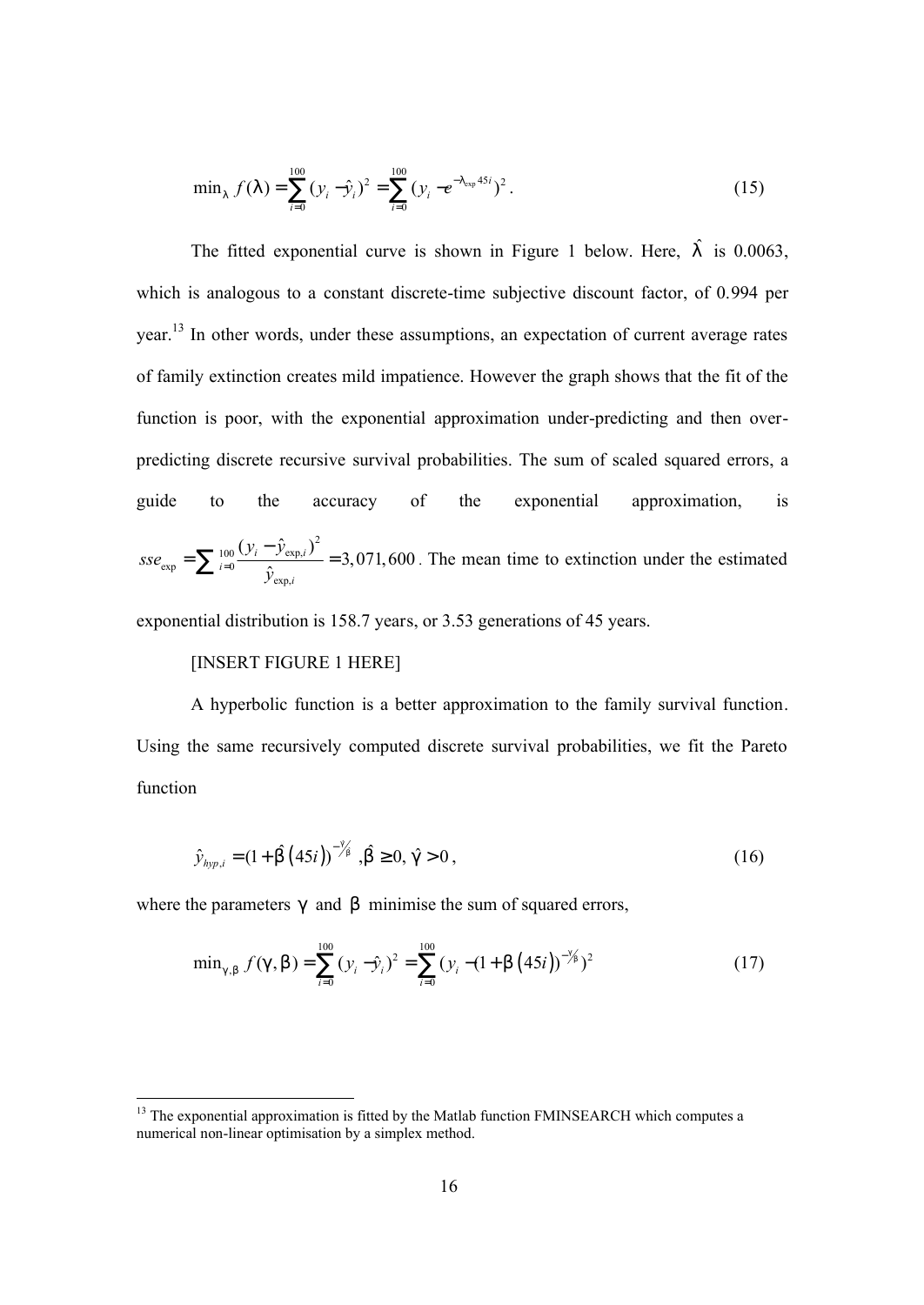Figure 2 shows the fitted curve when the survival function is  $\overline{F}(t) = (1 + \hat{b}t)^{-\frac{3}{2}}$ ; and the estimated parameter values are  $\hat{b} = 0.0076$  and  $\hat{q} = 0.0111$ . In this case the sum of scaled squared errors is 2 100  $V_i$   $V_{hyp}$ , 0 ,  $(y_i - \hat{y}_{hm,i})$ 0.2471 ˆ *i hyp i hyp i hyp i y y sse*  $\hat{y}$  $=\sum_{i=0}^{100} \frac{(y_i - \hat{y}_{hyp,i})^2}{\hat{y}_{i}} = 0.2471$ , much lower than the

exponential curve. The mean of the extinction density is

$$
E(t) = \int_{0}^{\infty} t g (1 + b t)^{-(\frac{g}{b} + 1)} dt = \left[ \frac{1 + t g}{(b - g)} \frac{1}{(1 + b t)^{\frac{g}{b}}} \right]_{0}^{\infty} = \frac{1}{(g - b)}.
$$
 (18)

The limit of the integral as  $t \rightarrow \infty$  can be derived by L'Hopital's rule since

$$
\lim_{t \to \infty} \frac{1 + t \sin{g}}{\left(b - g\right) \left(1 + b t\right)^{\frac{g}{b}}} = \lim_{t \to \infty} \frac{1}{\left(b - g\right) \left(1 + b t\right)^{\frac{g}{b} - 1}},
$$

which goes to zero when  $\frac{g}{f} > 1$ *b*  $> 1$ .

For the estimated parameter values  $\hat{b} = 0.0076$ , $\hat{g} = 0.0111$ , the expected value of the distribution, or the mean survival of the typical UK family from this cohort is 285.7 years, or 6.3 generations of 45 years. Hence the hyperbolic distribution predicts a much slower mean extinction time than the exponential distribution.<sup>14</sup>

### [INSERT FIGURE 2 HERE]

-

Using the estimated parameters, the formula for the hyperbolic hazard rate is

<sup>&</sup>lt;sup>14</sup> Had we a sample of data on fertility, we could make a statistical comparison between the rival exponential and hyperbolic functions, but that would also entail dealing with some complex issues of testing. Statistically, the exponential distribution is nested inside the hyperbolic distribution, being the special case where  $b = 0$ . This restriction corresponds to a boundary value for the parameter space of beta values for the hyperbolic distribution. Further, the distribution of a test statistic based upon likelihood ratio principles is a weighted sum of chi squared variables with the weights depending upon nuisance parameters. Since we have only one observation on birth patterns we shall content ourselves with maximising goodness of fit, both on visual grounds, and in terms of sum of squared errors, and continue to work with the assumption that the survival probabilities are known with certainty.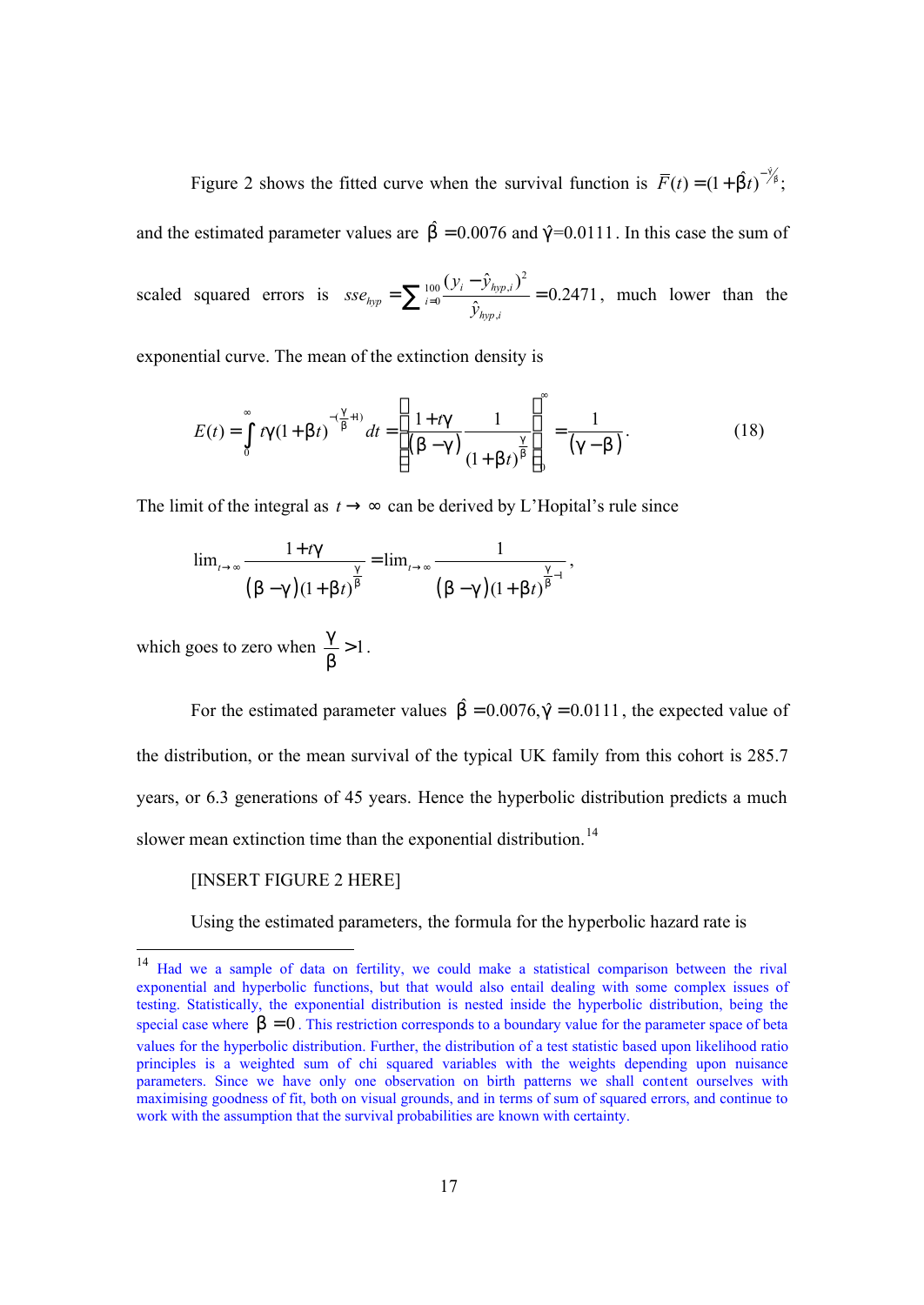$$
\hat{\Gamma}_{hyp} = -\frac{\overline{F}(t)}{\overline{F}(t)} = \frac{\hat{\mathfrak{g}}}{1 + \hat{\mathfrak{b}}t} \tag{19}
$$

whereas the exponential hazard rate is the constant *l*<sub>exp</sub>. We compare the constant exponential hazard with the hyperbolic hazard in Figure 3 below. The 225 years along the horizontal axis corresponds to five 45-year generations. Over that time the hyperbolic hazard rate declines from around 0.011 to close to 0.004, against the constant exponential approximation of 0.0063.

### [INSERT FIGURE 3 HERE]

### *3.2 Family extinction with multiple branches*

If, at some  $g_0$ , there were found to be *k* surviving daughters (potential mothers), the future (conditional) survival density will be determined by the compound probability that all of the *k* branches reach extinction by a particular future generation, given that *k* mothers survive at  $g_0$  almost surely. By independence, the probability of extinction at or before generation  $g_0 + h$ , is  $x_{g_0}$ *k*  $x_{g_0+h}$ <sup>k</sup> where  $x_{g_0+h}$  is the probability that a single branch of the family is extinct at or before generation  $g_0 + h$  computed using equation (11), and *k* is the number of independent branches or originating matriarchs in the family  $(x_{g_0} = 0$ , for all k). All branches reach extinction in the limit, but the likelihood of survival at any  $g_0 + h$  increases as *k* increases.

Figure 4 below graphs the hazard rate at each generation  $g_0 + h$  for  $k=1, 2, ..., 5$ , computed using the fertility data from Table 1 and the recursion

$$
s_{g_0+h} = 1 - x_{g_0+h}^k, \ x_{g_0+h} = a_0 + a_1 x_{g_0+h-1} + a_2 x_{g_0+h-1}^2 + a_3 x_{g_0+h-1}^3 + a_4 x_{g_0+h-1}^4. \tag{20}
$$

[INSERT FIGURE 4 HERE]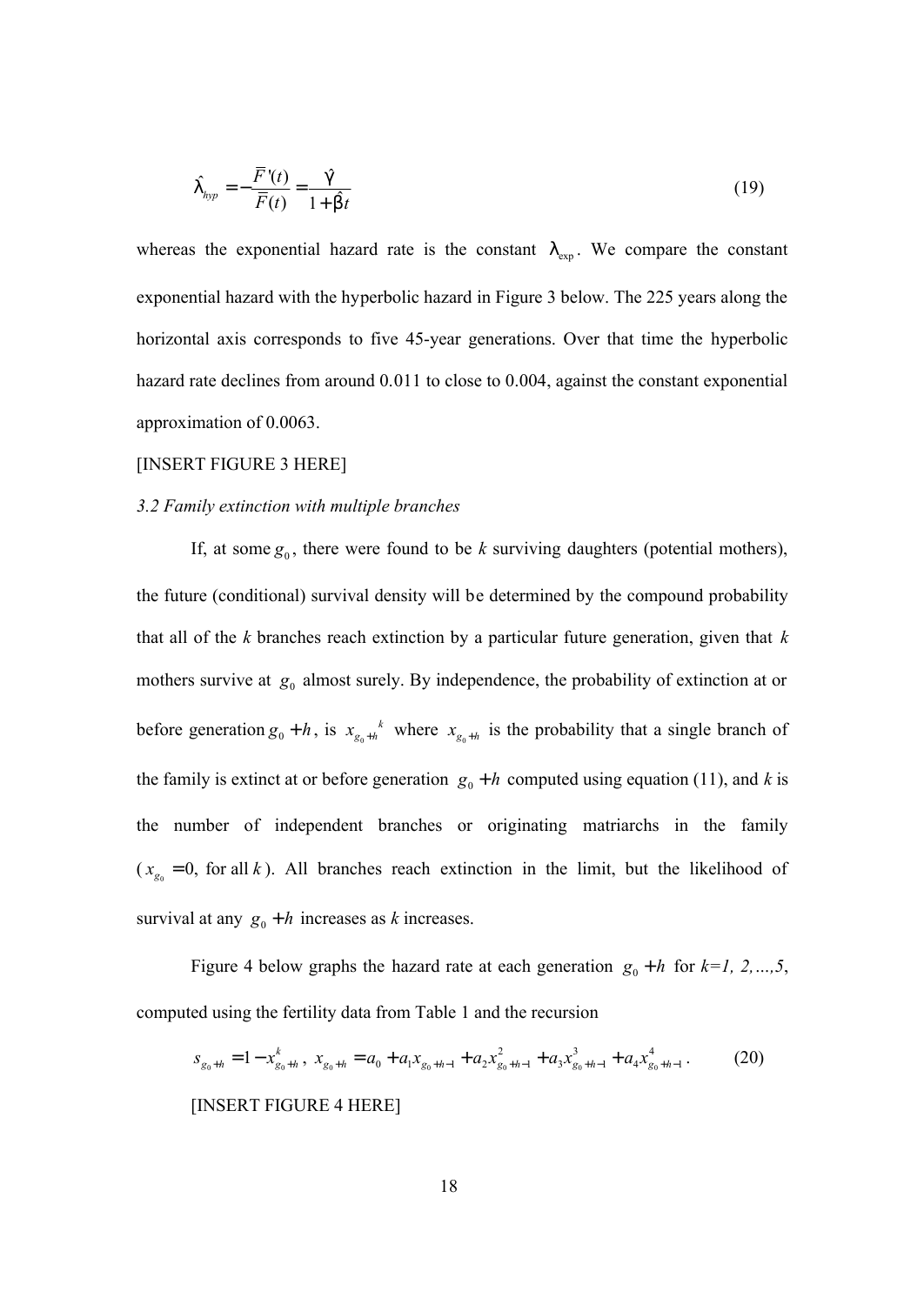When the family has a single branch, the hazard rate is monotonically decreasing, but in the multiple branch family hazard functions are not generally monotone. Figure 4 shows the hazard rate increases for the first few generations, reaches a maximum, and then declines monotonically as the survival c.d.f. approaches one. For the family with two branches, this maximum is at the second generation, but as the number of branches increases, the maximum moves to a later generation, so that for the five-branch family the maximum occurs at  $h = 6$ . Consequently a monotone discounting function is not a true reflection of the survival density in multiple branch families.

If the survival density of the single branch is Pareto as in equation (7), the cumulative extinction density for *k* branches is

$$
F(t|k) = [F(t)]^k = [1 - (1 + \mathsf{b}t)^{-g/\mathsf{b}}]^{k}
$$
 (21)

and

$$
pdf(t|k) = k \left[ 1 - \left( 1 + \mathsf{b}t \right)^{-g/\mathsf{b}} \right]^{k-1} \mathsf{g} \left( 1 + \mathsf{b}t \right)^{-(g/\mathsf{b}+1)} \tag{22}
$$

The survival function is therefore

$$
\overline{F}(t|k) = 1 - F(t|k) = 1 - \left[1 - (1 + b t)^{-9/b}\right]^k,
$$
\n(23)

and the hazard rate

$$
1 = \frac{-\overline{F}'(t|k)}{\overline{F}(t|k)} = \frac{kg F(t)^{k-1} (1+b t)^{-\left(\frac{g}{b}+1\right)}}{1-F(t)^k}.
$$
\n(24)

Differentiating (24) with respect to *t*, and setting the first order condition equal to zero yields an implicit solution for the maximum of the hazard rate:

$$
\frac{-g}{b} = \frac{\left[1 - F(t)^k\right] \left[1 - \left(1 + bt\right)^{-g/b}\right]}{\left[1 - F(t)^k\right] - k\left(1 + bt\right)^{-g/b}}.
$$
\n(25)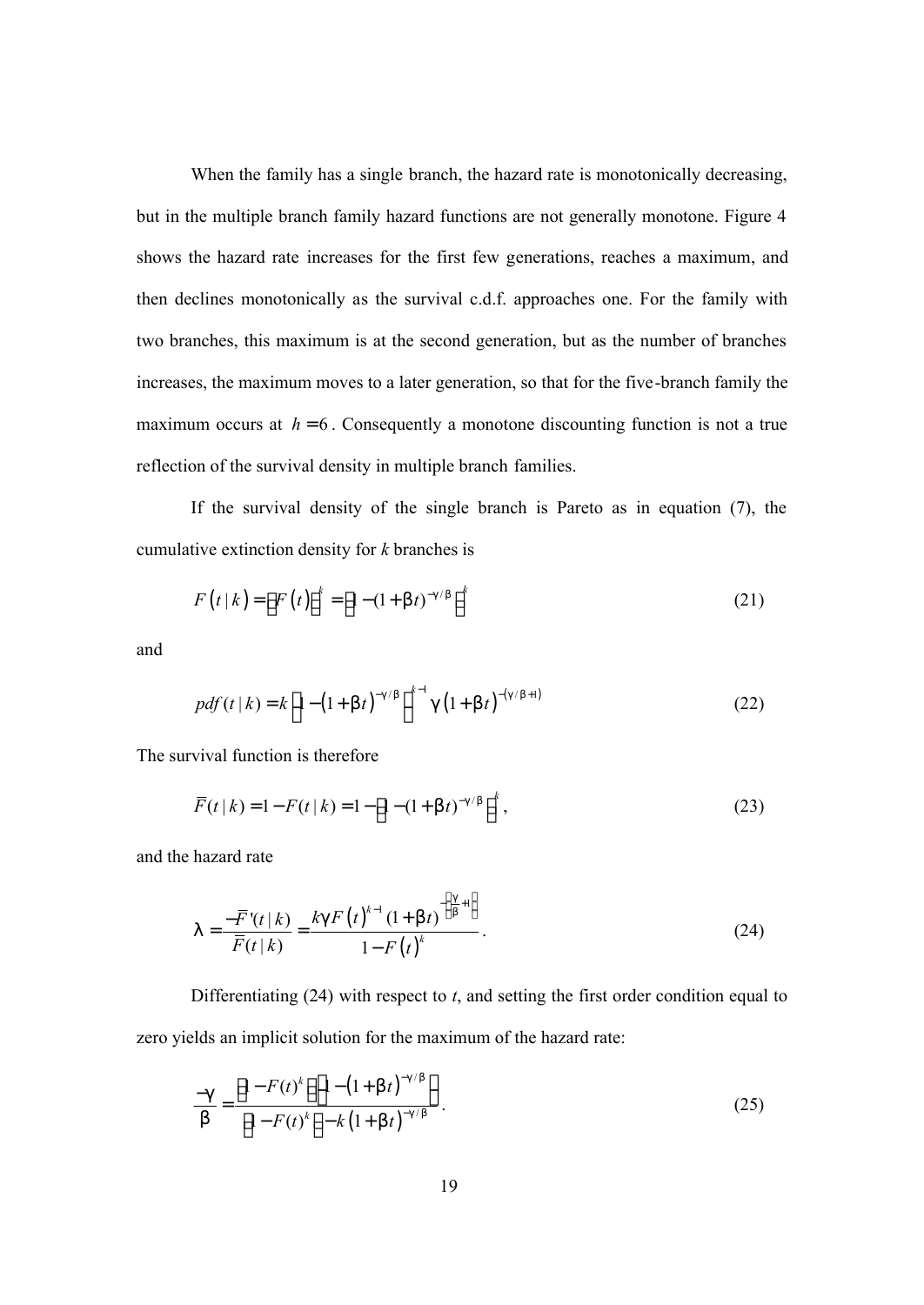After this point, the discount function is approximately hyperbolic, but prior to this point, the discount function exhibits increasing hazards.

Having derived an approximate survival density for a family, we can now apply the analysis of section 3 to the trust planning problem.

#### **4. Family trust draw-down with hyperbolic discounting**

Here we present estimates of the impact of uncertain survival on the optimal draw-down rate of a family trust. The continuous time hyperbolic function we fitted to recursive family survival probabilities for the single-branch family acts as time-varying discount rate for the optimal draw-down of the family trust. In other words, the rate at which the family becomes extinct is the rate at which future consumption will be discounted.

The solutions presented in this section would apply to a perpetual trust established by a single ancestor, and which applies to future generations. In this way it represents the optimal path for all future generations given information about family fertility at time zero.

An alternative formulation of the problem allows the family to review the number of surviving members at some future point in time and create a new trust deed based on the number of existing branches. This would result in revision to the optimal drawdown path in the light of a revised estimate of survival and a revised discount function. Unlike the single branch case, the near-term result would not be a hyperbolic discount function, but a non-monotone consumption path, with slower rates of consumption in the near future and more rapid rates later. The actual path would condition on the number of survivors, and any new information about their fertility prospects.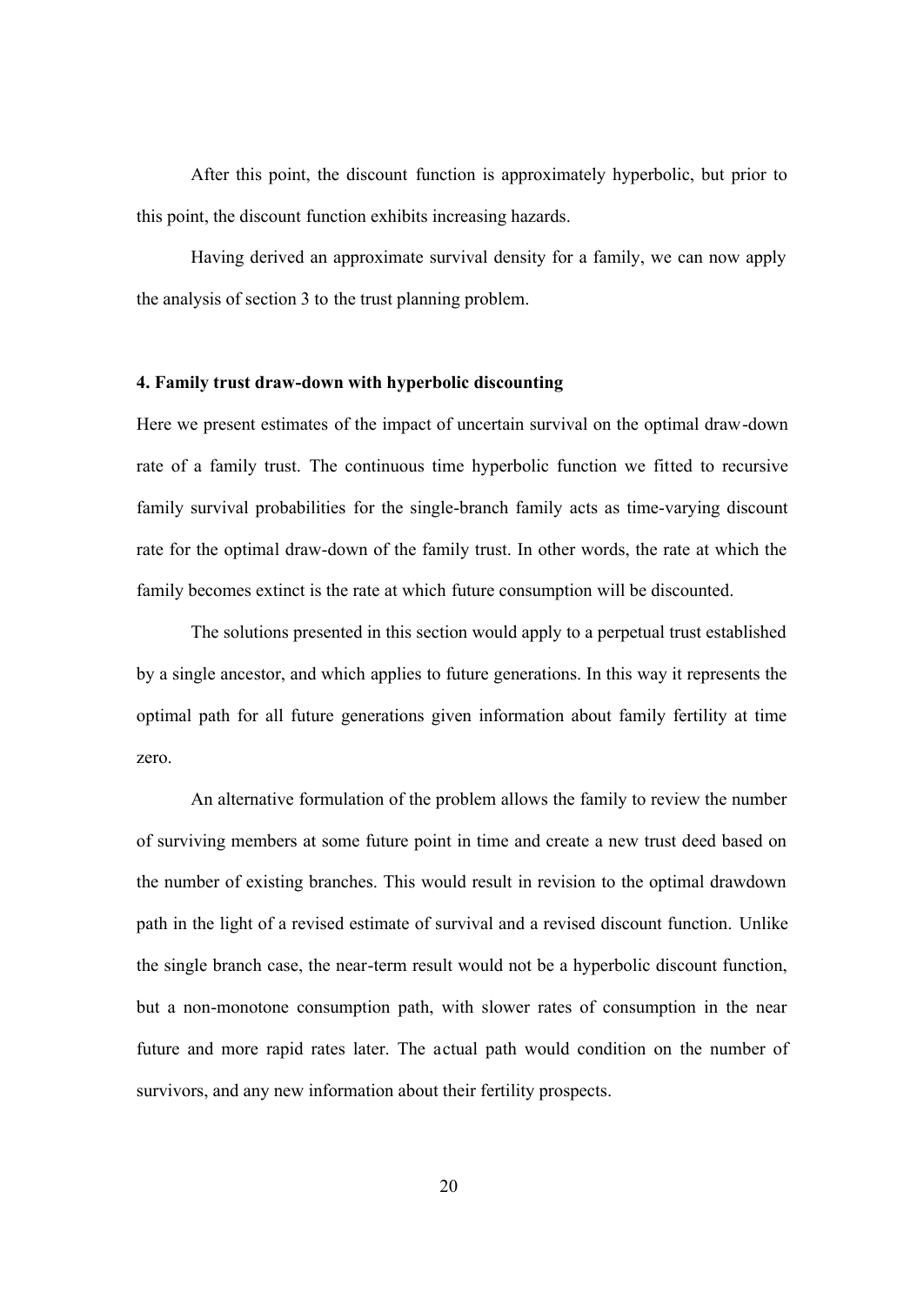Consider the discrete-time approximation to the utility maximisation problem set out in equation (3). The family trust plans to maximise expected utility over consumption  $C<sub>t</sub>$  (payments to beneficiaries or disbursements to worthy causes), by choosing each period a draw-down from uncertain wealth  $m_tW_t$ , where the gross returns to the trust's investment portfolio are denoted  $\mathcal{Z}_i^6$ . We represent the probability of family survival at time *t* by the time-varying parameter,  $d_t = (1 + b t)^{-\frac{q}{2}}$ , where *t* now takes integer values for years. This parameter can be interpreted as a discrete-time analogue to the continuous cumulative survival density  $\overline{F}(t)$  and represents the discount factor at time *t*.

Assuming that utility is time-separable and additive, the trust's problem is to maximise expected utility from consumption,  $L_0$ ,

$$
L_0 = E_0 \left( \sum_{t=0}^{\infty} \mathsf{d}_t U(C_t) \right), \quad \text{where } 0 < \mathsf{d}_t < 1,\tag{26}
$$

$$
C_t = m_t W_t \tag{27}
$$

$$
W_{t+1} = (1 - m_t)W_t \tilde{Z}_t^6.
$$
\n(28)

We can rewrite  $(21)$ , the difference equation in wealth as,

$$
W_t = W_0 \prod_{i=0}^{t-1} (1 - m_i) \hat{Z}_i^6.
$$
 (29)

We define 1  $1 - \prod_i Z_i$ , where  $r_{t-1}$ 0 , where *t*  $t-1$   $\prod_i L_i$ , where  $r_i$ *i*  $V_{t-1}^{\prime\prime} = \prod Z_i^{\prime\prime}$ , where  $V_i^{\prime\prime}$ −  $-1$   $-1$   $\sum_i$ , where  $r_{t-1}$  $\mathcal{H}_{t-1} = \prod_{i=0}^{n} \mathcal{L}_{t}^{0}$ , where  $V_{t-1}^{0}$  is the accumulated value of one unit of

wealth invested at time 0 and held until time *t*; it is random and assumed non-negative. If  $\mathcal{Z}^{\zeta}_{i}$  are also non-negative and independent and identically distributed (i.i.d.),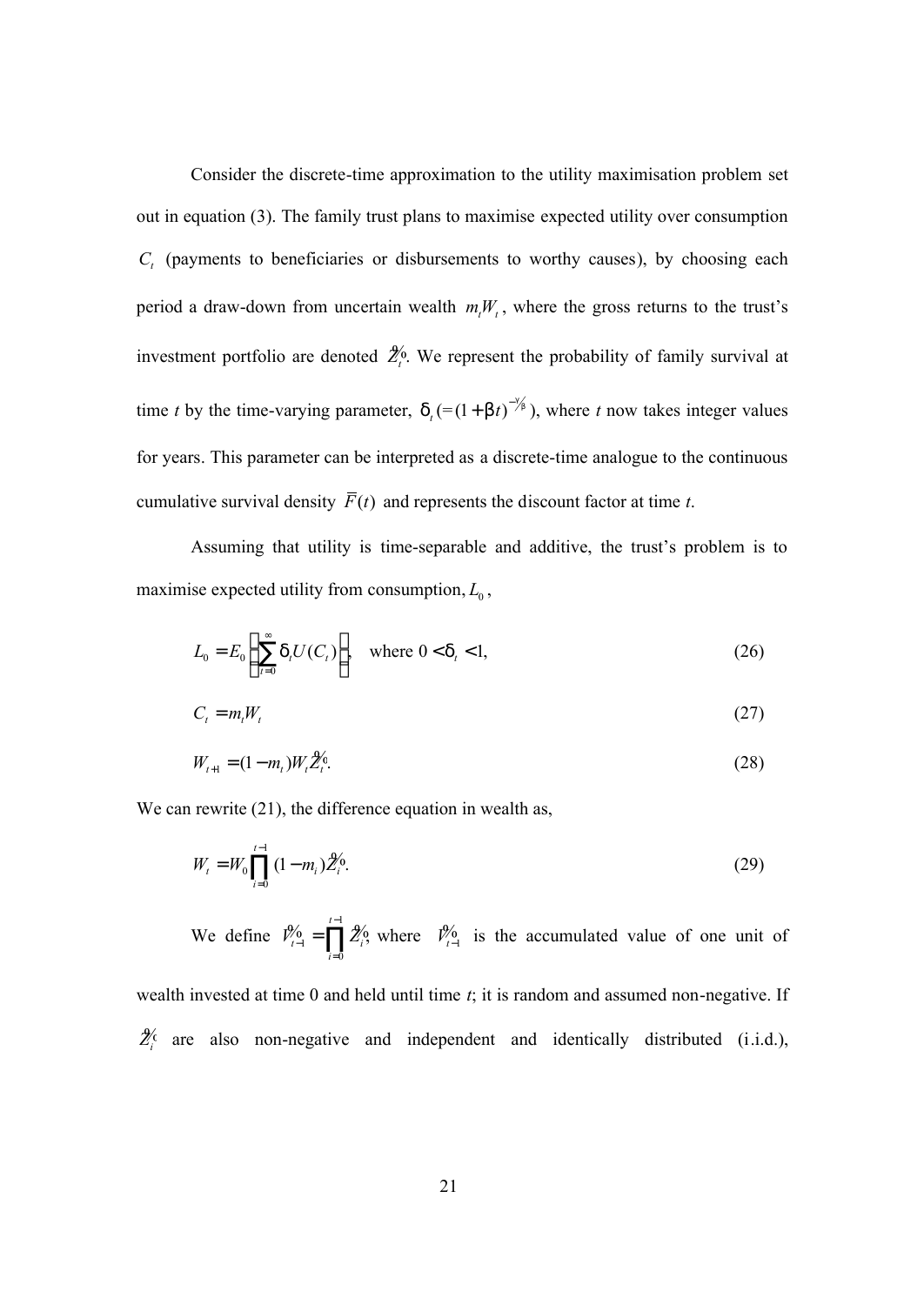then  $\left(\mathcal{V}_{t-1}^{\mathcal{Y}_{0}}\right)^{q}$  $\left(\begin{smallmatrix} \mathcal{Y} & \mathcal{Y} \\ \mathcal{Y} & \mathcal{Y} \end{smallmatrix}\right)^{q}$  has a constant mean and  $\left[E\left(\begin{smallmatrix} \mathcal{Y} & \mathcal{Y} \\ \mathcal{Y} & \mathcal{Y} \end{smallmatrix}\right)\right]^{q}$  $E\left(\mathcal{V}_{t-1}^{\mathcal{Y}_{\mathbf{0}}\mathbf{q}}\right)\Big|^{t}$  $\left[ E\left( \frac{\partial \phi_0}{\partial t_1} \right) \right]$ <sup>*t*</sup> is constant for all *t*, if the mean exists.

Thus equation (29) can be written as:

$$
W_{i} = W_{0} \mathcal{V}_{i-1} \prod_{i=0}^{i-1} (1 - m_{i}), \qquad (30)
$$

and expected utility as,

$$
L_0 = E_0 \left[ \sum_{t=0}^{\infty} \mathsf{d}_t U \left( m_t W_0 V_{t-1}^0 \prod_{i=0}^{t-1} (1 - m_i) \right) \right]. \tag{31}
$$

The first-order condition for optimal draw-down at time t is therefore:

$$
\frac{\partial L_0}{\partial m_t} = E_0 \left[ \sum_{j=1}^{d_t} \mathcal{U} \left( m_t \prod_{i=0}^{t-1} (1 - m_i) W_0 \mathcal{V}_{t-1}^{\phi_0} \right) \mathcal{W}_0 \mathcal{V}_{t-1}^{\phi_0} \prod_{i=0}^{t-1} (1 - m_i) - \sum_{i=0}^{d_t} \sum_{j=1}^{d_t} \mathcal{A}_{t+j} \mathcal{U} \left( m_{t+j} \prod_{i=0}^{t+j-1} (1 - m_i) W_0 \mathcal{V}_{t+j-1}^{\phi_0} \right) \mathcal{W}_0 \mathcal{V}_{t+j-1}^{\phi_0} \prod_{i=0, i \neq t}^{t+j-1} (1 - m_i) \right] = 0.
$$
\n(32)

Explicit solutions for the draw-down rate depend on the form of the utility function. For log utility,  $U(C_t) = \ln(C_t)$ ,

$$
U'(Ct) = Ct-1 = \left[ mt W0 Vt-19 \prod_{i=0}^{t-1} (1 - mi) \right]^{-1}.
$$
 (33)

After substituting (26) into (25) and simplifying we get

$$
\frac{\partial L_0}{\partial m_{t}} = \frac{d_{t}}{m_{t}} - \frac{\sum_{j=1}^{\infty} d_{t+j}}{(1-m_{t})} = 0,
$$

so that,

$$
m_{t} = \frac{d_{t}}{d_{t} + \sum_{j=1}^{\infty} d_{t+j}} = \frac{d_{t}}{\sum_{j=0}^{\infty} d_{t+j}}.
$$
 (34)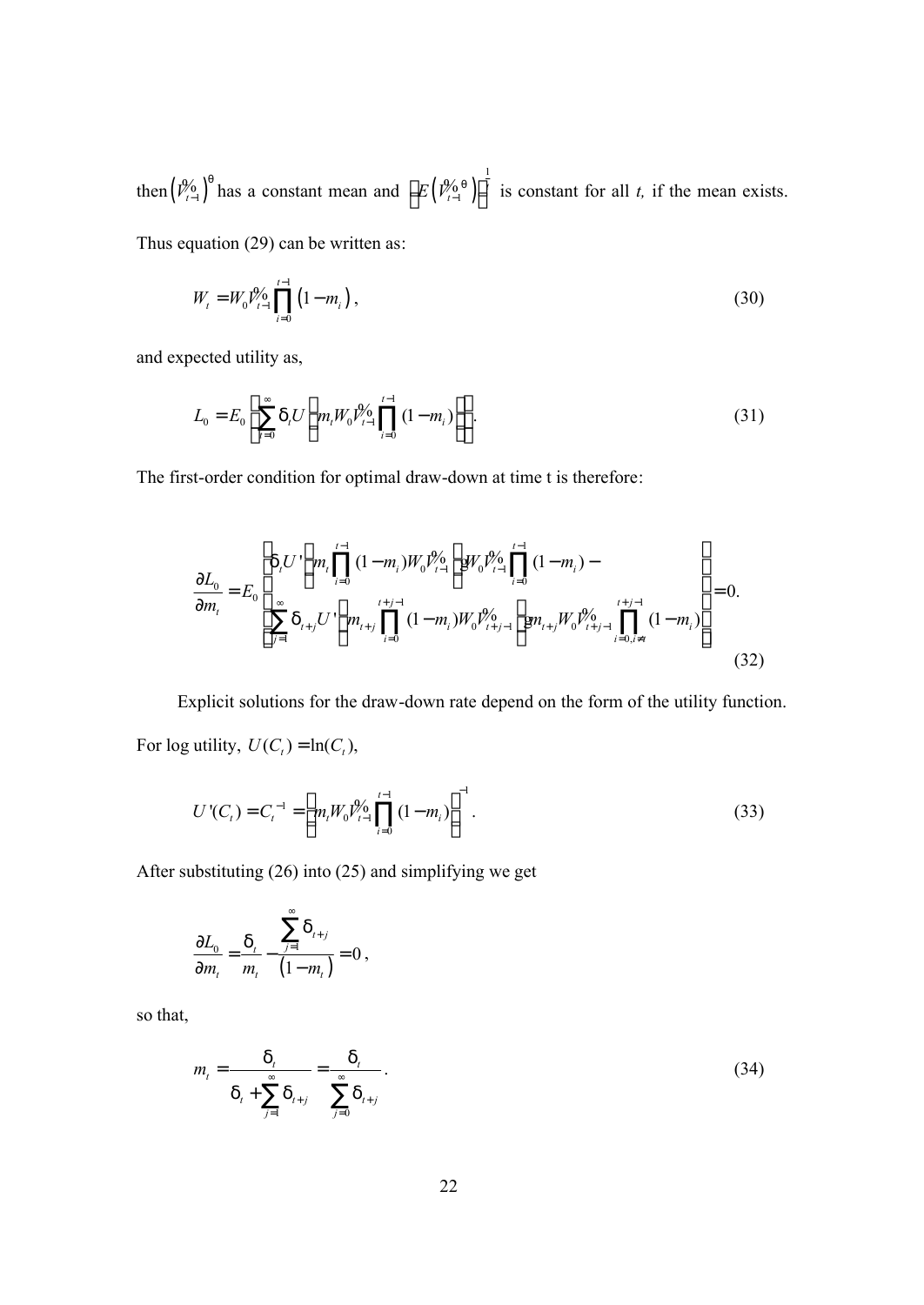Equation (34) will be constant for a constant *d* , so that draw-down depends entirely on the constant rate of time preference and

$$
\overline{m} = 1 - d \tag{35}
$$

Using the condition that  $\frac{dE_0}{dt} = \frac{dE_0}{dt}$ 1 0  $t$  *viii*<sub>t</sub>  $L_0$   $\partial L$  $m_t$   $\partial m_{t+1}$  $\frac{\partial L_0}{\partial \Sigma} = \frac{\partial L_0}{\partial \Sigma} =$  $\partial m_{\tau}$  ∂ at the optimum we can write the change in the

draw-down path as

$$
\frac{m_{t+1} - m_t}{m_t} = \frac{d_{t+1}}{d_t} \left( \frac{\sum_{j=0}^{\infty} d_{t+j}}{\sum_{j=1}^{\infty} d_{t+j}} \right) - 1, \tag{36}
$$

As the term in brackets in (36) approaches one, the proportional change in the optimal draw-down rate varies with the discrete-time hazard rate,  $I = \frac{u_{t+1}}{l}$ *t*  $I = \frac{d_{t+1} - d}{i}$ *d*  $=\frac{d_{t+1}-d_t}{dt}$ . For the hyperbolic (Pareto) survival function, this hazard rate is declining over time, so the proportional change in the draw-down also declines.

For constant relative risk aversion (CRRA) utility where  
\n
$$
U(C_t) = \frac{C_t^{1-a}}{1-a}, U'(C_t) = C_t^{-a},
$$
 and a is the coefficient of relative risk aversion, an

analogous result obtains. Defining the risk-adjusted expected return to wealth as  $j = E(2^{i\theta_{\text{rad}}})$  and  $j' = E(\mathcal{V}_{i-1}^{\theta_{\text{rad}}})$ , the optimal draw-down at time *t* when the discount rate is constant is

$$
m = 1 - (dj)^{\frac{1}{a}}.
$$
 (37)

However if the discount rate varies with time, then combining the utility function with (32) gives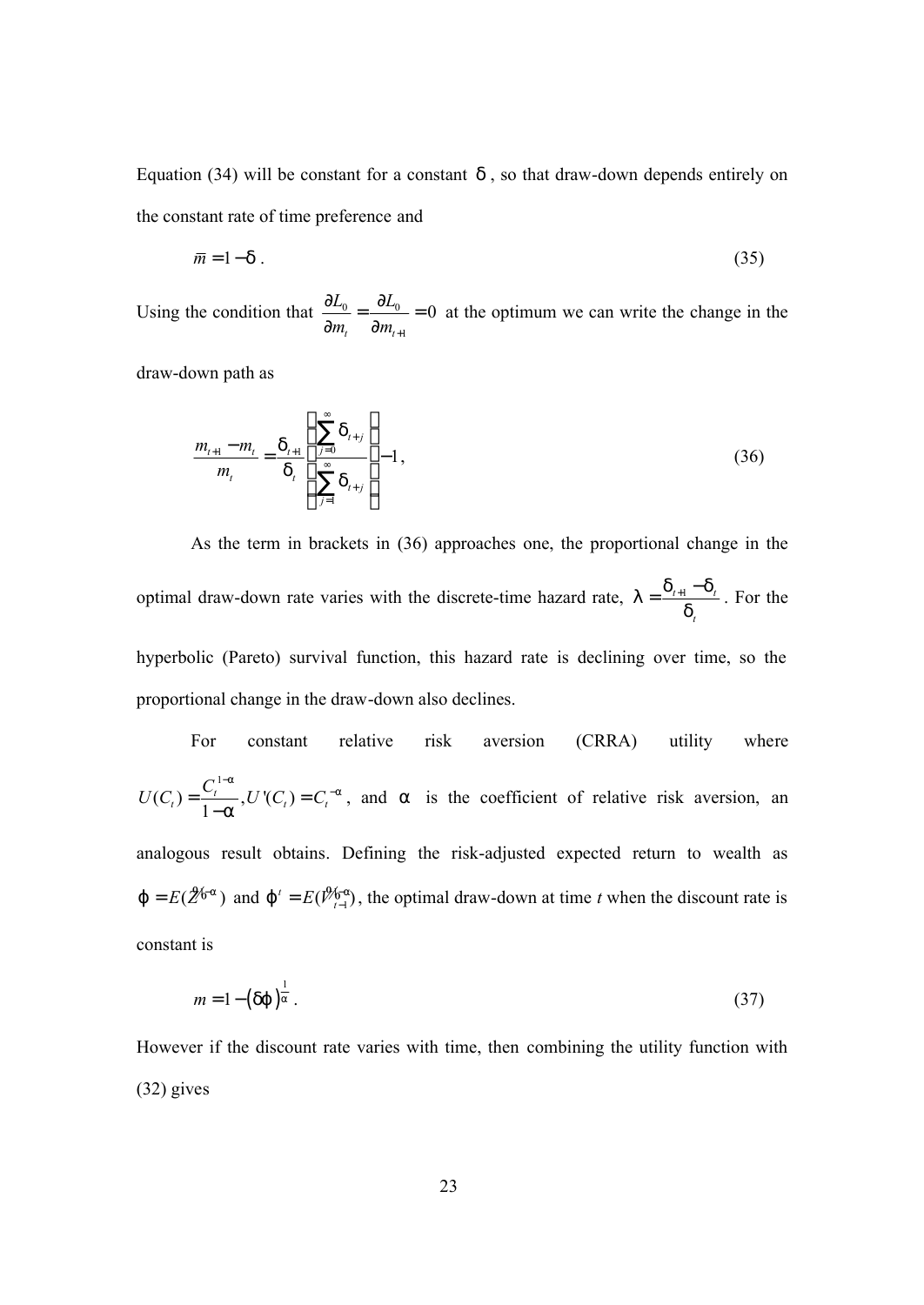$$
m_{t} = \left\{ \left[ \frac{1}{d_{t}} (\mathbf{d}_{t+1} m_{t+1}^{1-a}) + \sum_{j=2}^{\infty} \mathbf{d}_{t+j} m_{t+j}^{1-a}) \right]^{j} \prod_{i=t+1}^{t+j-1} (1-m_{i})^{1-a} \right\}^{\frac{1}{a}} + 1 \right\}^{-1}
$$
(38)

1

and the change in the drawdown rate will be

$$
\frac{m_{t+1}}{m_{t}} = \frac{\left[\frac{1}{d_{t}}(d_{t+1}m_{t+1}^{1-a}) + \sum_{j=2}^{\infty} d_{t+j}m_{t+j}^{1-a}\right]^{j} \prod_{i=t+1}^{t+j-1}(1-m_{i})^{1-a}}{\left[\frac{1}{d_{t+1}}(d_{t+2}m_{t+2}^{1-a}) + \sum_{j=3}^{\infty} d_{t+j}m_{t+j}^{1-a} \prod_{i=t+2}^{t+j-1}(1-m_{i})^{1-a}\right]^{j-j}}\right]^{\frac{1}{a}} + 1
$$
\n
$$
= \frac{\left(\frac{1}{d_{t}}\right)^{\frac{1}{a}} \left[(d_{t+1}m_{t+1}^{1-a} + \sum_{j=2}^{\infty} d_{t+j}m_{t+j}^{1-a} \prod_{i=t+1}^{t+j-1}(1-m_{i})^{1-a}\right]^{j-j}}{\left(\frac{1}{d_{t+1}}\right)^{\frac{1}{a}} \left[(d_{t+2}m_{t+2}^{1-a}\right] + \sum_{j=3}^{\infty} d_{t+j}m_{t+j}^{1-a} \prod_{i=t+2}^{t+j-1}(1-m_{i})^{1-a}\right]^{\frac{1}{a}} + 1}
$$
\n
$$
= \frac{\left(d_{t+1}\right)^{\frac{1}{a}} \left[(d_{t+1}m_{t+1}^{1-a} + d_{t+2}m_{t+2}^{1-a}\right] \left[(1-m_{t+1})^{1-a} - 1\right] + \Upsilon^{\frac{1}{a}} + 1}{d_{t}^{\frac{1}{a}} \left[\Upsilon^{\frac{1}{a}} + 1\right]}
$$
\n(39)

where 
$$
\Upsilon = (d_{t+2}m_{t+2}^{1-a}) + \sum_{j=3}^{\infty} d_{t+j}m_{t+j}^{1-a} \prod_{i=t+2}^{t+j-1} (1-m_i)^{1-a} j^{j-1})
$$
. Taking logs,  
\n
$$
\ln(m_{t+1}/m_t) \approx \frac{1}{a} \ln(\frac{d_{t+1}}{d_t}) + \frac{1}{a} \ln(j)
$$
\n
$$
+ \left[ \frac{1}{a} \ln(d_{t+1}m_{t+1}^{1-a} + d_{t+2}m_{t+2}^{1-a} j [(1-m_{t+1}^{1-a}) - 1] + \Upsilon) - \frac{1}{a} \ln(\Upsilon) \right].
$$
\n(40)

So the change in the optimal rate of draw-down will be approximately proportional to

1  $t+1$ *t*  $d_{r+1}$ *j* **a** *d*  $\begin{pmatrix} d_{t+1} & \cdots \end{pmatrix}$  $\frac{1+\nu}{d}$  $\begin{pmatrix} 0 \\ t \end{pmatrix}$ a function of the decreasing survival probability  $d_t$ , increasing with expected

returns and shrinking as risk aversion rises.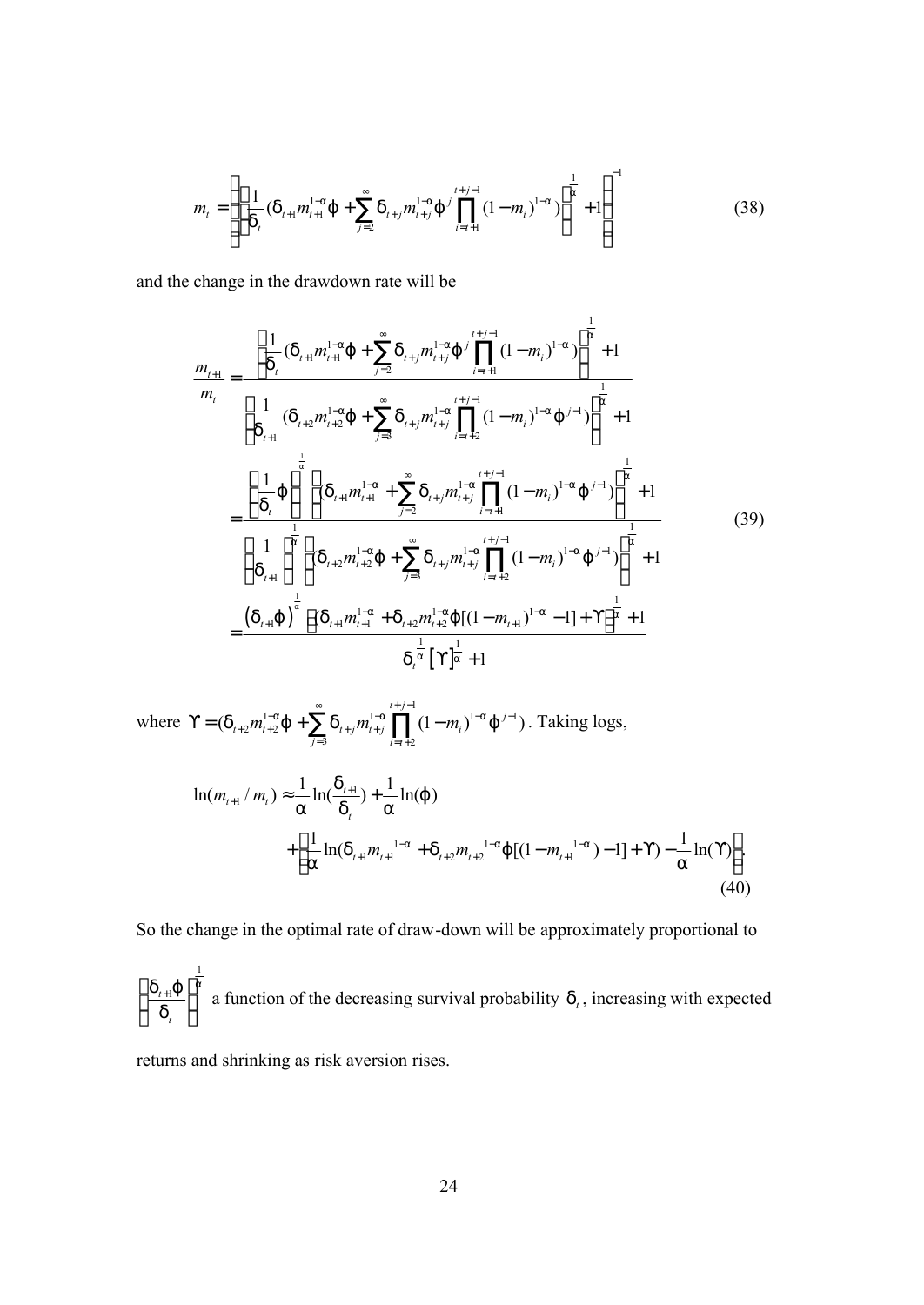Hence the hyperbolic discounting resulting from uncertain family survival results in subtle but important differences in optimal spending plans when compared with the constant draw-downs under an infinite horizon.

Since we cannot find analytical solutions to the spending problem, we compute a numerical optimisation calibrated to historical data. Consider a family trust whose investment return is 4.75% p.a. in real terms.<sup>15</sup> This figure is close the 15 year historical average for a typical UK trust with a well-diversified portfolio. Figure 6 below sets out a numerical estimate of the first 500 years of the optimal draw-down of a family trust whose survival is modelled by the Pareto distribution estimated in Figure 2, where  $d_t = \overline{F}(t) = (1 + b t)^{-\frac{9}{6}};$  b ≥ 0, g > 0 and the estimated parameter values are  $\hat{b} = 0.0076$  and  $\hat{g} = 0.0111$ . The first panel is for a trust with relative risk aversion at 5 and the second panel for a trust with relative risk aversion at 2. The solid line shows the optimal spending rate for the Pareto (hyperbolic) path, while the dotted line is the infinite horizon path where general impatience is set to zero, and the dashed line is the optimal path using the exponential approximation to family survival set out in Figure 1.

Declining hazard rates create a decreasing shape in the hyperbolic curves, but the certainty of eventual extinction ensures that both the hyperbolic and exponential drawdown rates are higher than that for an infinitely lived-trust. An ideal spending plan at lower risk aversion (*a* = 2 ) begins close to 1.65% p.a., and drops toward 1.5%. The more risk averse trust  $(a = 5)$  consumes more slowly, but the optimal path still shows a declining rate in the first few generations. Generally speaking, a lower level of risk

<sup>&</sup>lt;sup>15</sup> For estimates of investment returns to UK charitable trusts see Satchell and Thorp (2007).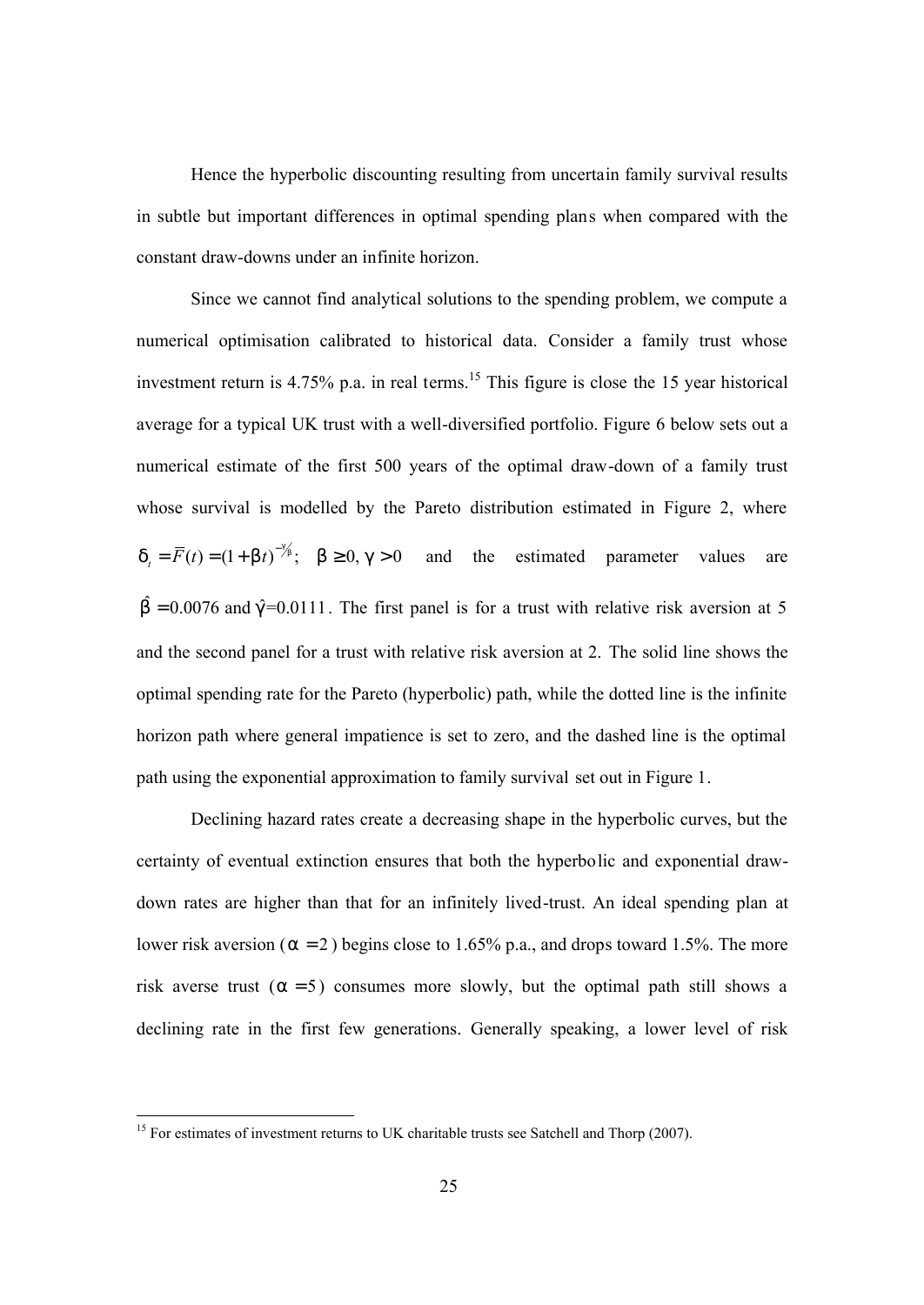aversion means a much steeper decrease in spending earlier in the life of the trust, indicating a stronger preference for current consumption.

[INSERT FIGURE 6 HERE]

## **5. Conclusion**

Recent studies (Sozou, 1998 and Dasgupta and Maskin, 2005) have shown that decreasing impatience can be a rational response to uncertainty over whether or when a future payoff might occur. Uncertainty over horizon is a very common problem for longterm investors, and family trusts are just one example of the many bodies that must consider stochastic 'survival'. Indeed we all have to plan for uncertain lifetimes. By contrast with family survival from a single progenitor, which we have modelled using a Pareto distribution with hyperbolically declining hazard rates, individual mortality (at least later in life) is better fitted by the increasing hazards typical of a Gompertz function. An increasing hazard rate suggests rationally increasing impatience, perhaps motivating the elderly aunt who says 'but I'll be dead by then' as a reason for not thinking further than next Christmas. We also show that the survival function of a multiple-branch family is likely to be non-monotone for reasonable choices of parameters, exhibiting increasing then decreasing impatience through time.

In the standard inter-temporal consumption model with i.i.d. returns, time-varying hazards mean time-varying optimal draw-down rates, a result that goes against the customary advice to trusts and endowments to spend at a constant rate. Our results have interesting implications for family foundation trustees. Estimates for UK families along the female line, assuming that current fertility patterns stay constant into the future, signal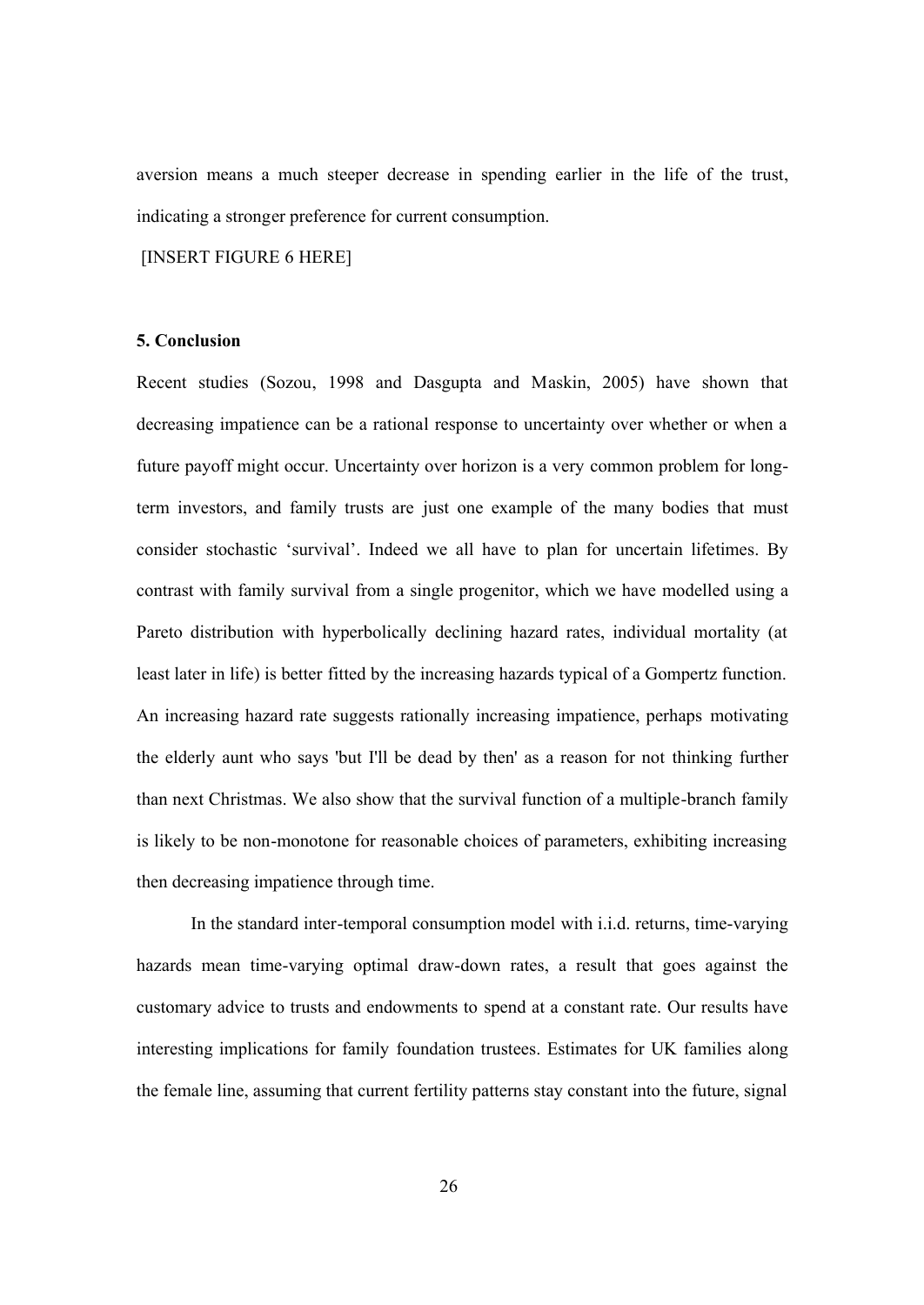eventual extinction for a typical family. Faced with the resulting hyperbolic survival function, it seems hard for a trustee behaving in the interest of the multi-generational family to justify a policy of constant consumption. The ideal plan for a perpetual trust which does not review its survival function is to spend more rapidly in the near future and steadily but more slowly as the trust ages, moving to a rapid increase in the rate of spending as extinction approaches.

Our results could be applied to more general survival problems, including the survival of financial institutions such as banks, mutual funds or hedge funds, or to more general macroeconomic questions such as the estimation of a social discount rate, questions which we plan to look into in future work.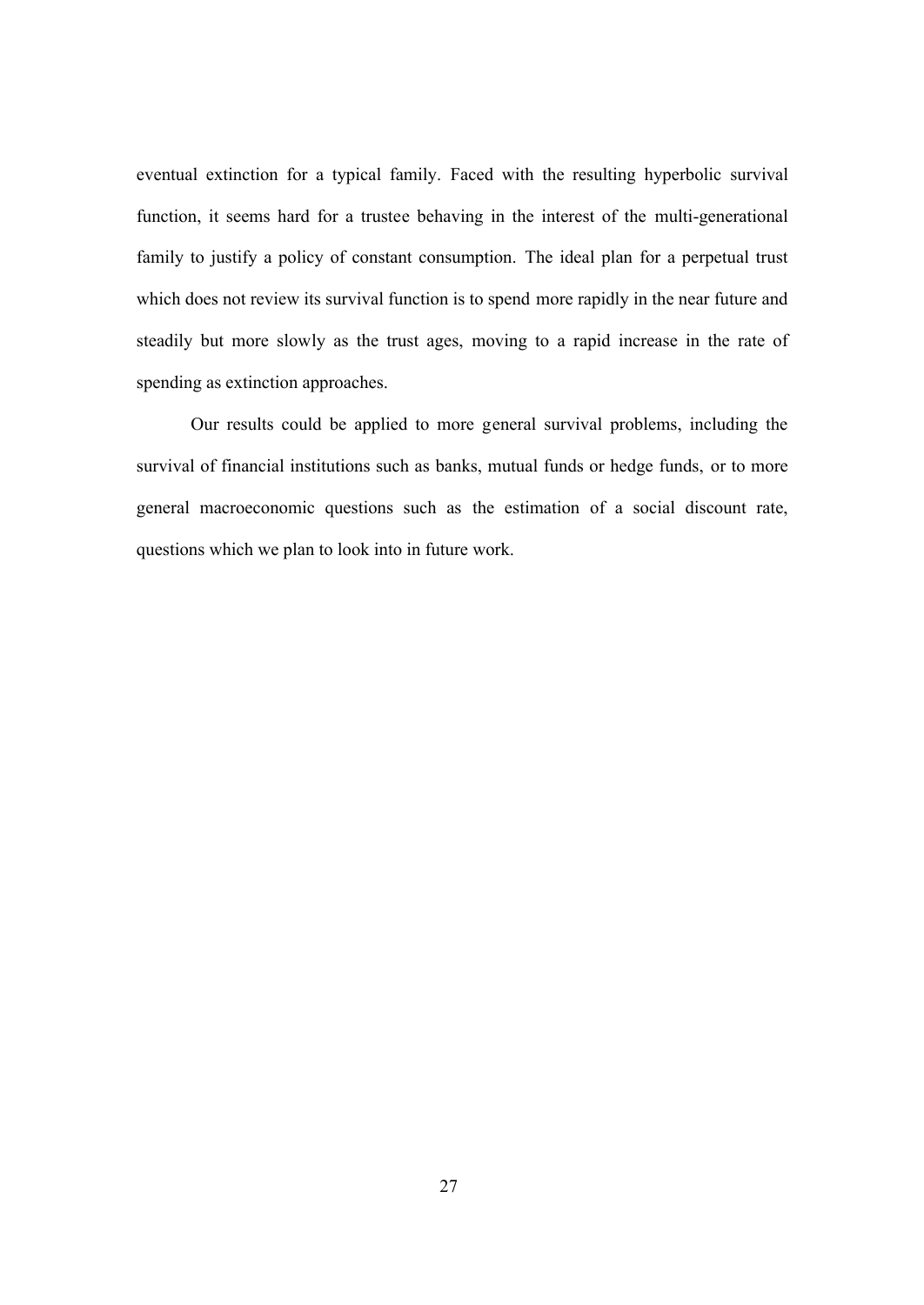### **References**

Ainslie, G. (1974). 'Impulse control in pigeons', *Journal of the Experimental Analysis of Behavior*, vol. 21, pp. 485-487.

- Albertsen, K. (1995). 'The extinction of families', *International Statistical Review*, vol. 63(2), pp. 234-239.
- Albertsen, K. and Kristensen, E. (1995). 'A Previously Unpublished Solution to Erlang's "Problem of Extinction of Families" by Carl Marius Christensen', *International Statistical Review*, vol. 63(2), pp. 242-245.
- Blanchard, O.J. (1985). 'Debts, deficits and finite horizons', *Journal of Political Economy*, vol. 93(2), pp. 223-247.
- Burke, J. (1976). *Osborn's Concise Law Dictionary*, London: Sweet & Maxwell.
- Dasgupta, P. and Maskin, E. (2005). 'Uncertainty and hyperbolic discounting', *American Economic Review*, vol. 95(4), pp. 1290-1299.
- Harris, C. and Laibson, D. (2001). 'Dynamic choices of hyperbolic consumers', *Econometrica*, vol. 69(4), pp. 935-958.
- Harris, T.E. (1963). *The Theory of Branching Processes*, Berlin/New York: Springer-Verlag.
- Hubbard, R.G., Skinner, J. and Zeldes, S.P. (1995). 'Precautionary saving and social insurance', *Journal of Political Economy*, vol. 103(20), pp.360-399.
- Hull, D.M. (1998). 'A reconsideration of Galton's Problem (using a two-sex population)', *Theoretical Population Biology*, vol. 54, pp. 105-116.
- Ingersoll, J.E. (1987). *Theory of Financial Decision Making*, Savage: Rowman and Littlefield.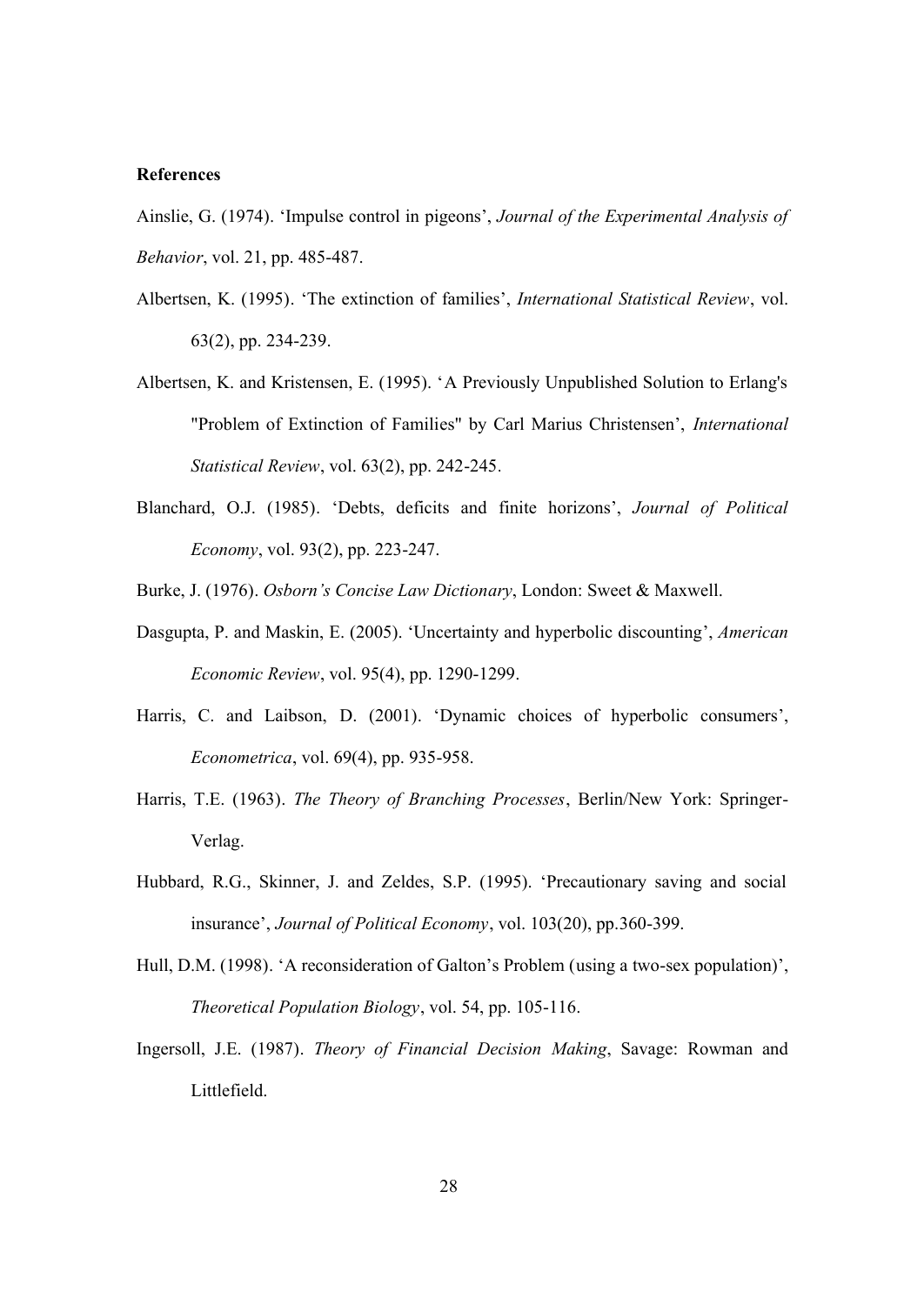- Kendall, D.G. (1966). 'Branching processes since 1873', *Journal of the London Mathematical Society*, vol. 41, pp. 385-406.
- Keyfitz, N. (1968). *Introduction to the Mathematics of Population*, Reading M.A.: Addison-Wesley.
- Korn. R. and Korn E. (2001). *Option Pricing and Portfolio Optimisation,* Providence R.I.: American Mathematical Society.
- Laibson, D.I. (2001). 'Life-cycle consumption and hyperbolic discount functions', *European Economic Review*, vol 42, pp 861-871.
- Laibson, D.I., Repetto, A. and Tobacman J. (1998). 'Self-control and saving for retirement', *Brookings Papers on Economic Activity*, vol. 1998(1), pp. 91-196.
- Loewenstein, G. and Thaler R.H. (1989). 'Anomalies: Intertemporal choice', *Journal of Economic Perspectives*, vol. 3(4), pp. 181-193.
- Lotka, A.J. (1931). 'The extinction of families, I', *Journal of the Washington Academy of Sciences*, vol. 21, pp. 377-380.
- Office for National Statistics (2006). Birth Statistics, Series FMI no. 34, London.
- Phelps, E.S. and Pollack R.A. (1968). 'On second best national saving and gameequilibrium growth', *Review of Economic Studies*, vol. 35(2), pp. 185-199.
- Pitacco, E. (2004). 'Survival models in a dynamic context: a survey', *Insurance: Mathematics and Economics,* vol 35, pp. 279-298.
- Ramsey, F.P. (1928) 'A mathematical theory of saving', *Economic Journal*, vol. 38(152), pp. 543-559.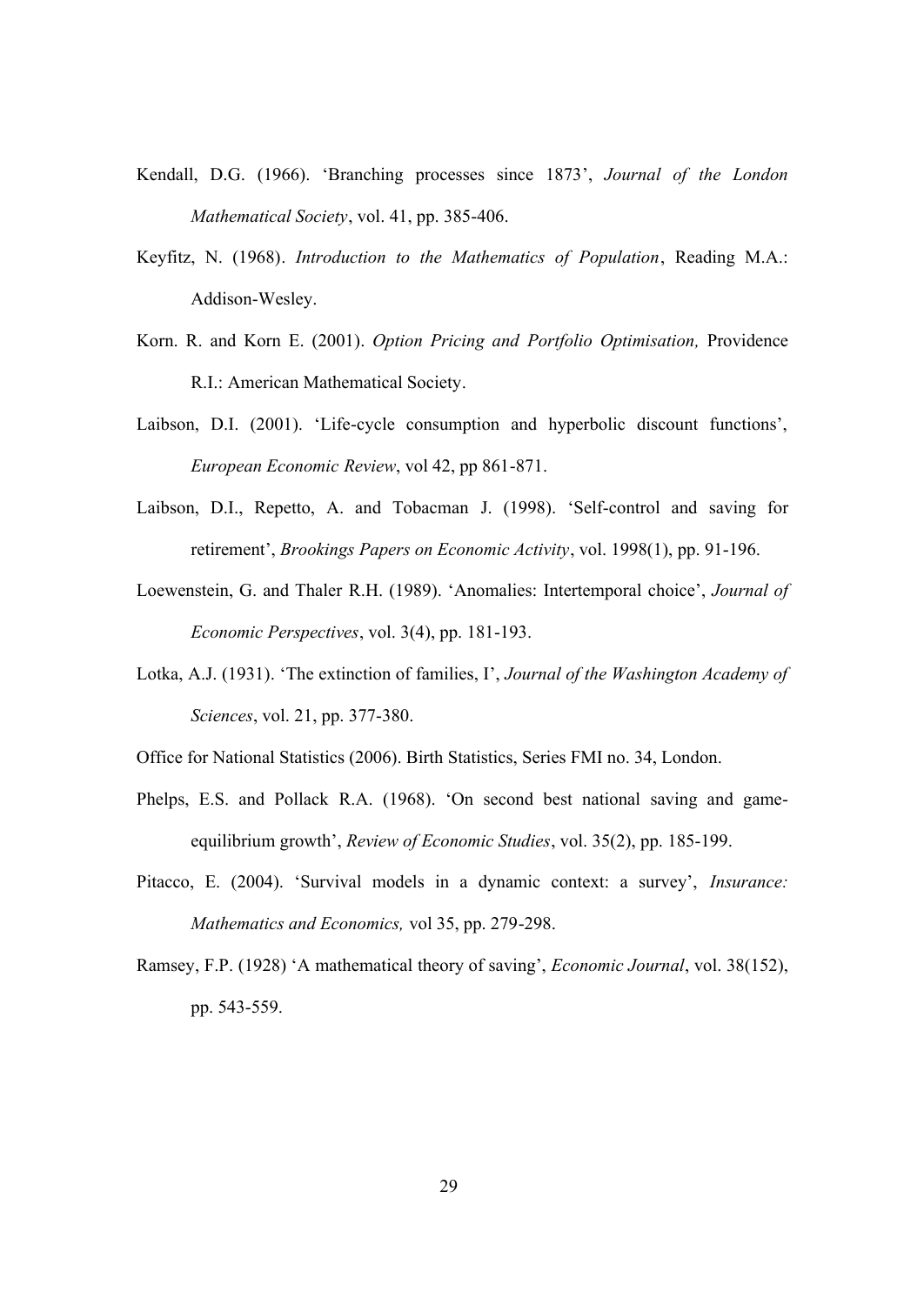- Rendall, M., Couet, C., Lappegard, T., Robert-Bobee, I., Ronsen, M. and Smallwood, S. (2005). 'First births by age and education in Britain, France and Norway', *Population Trends 121*, UK Office of National Statistics, pp. 27-34.
- Satchell, S.E. and Thorp, S. (2007). 'Scenario analysis with recursive utility: dynamic consumption paths for charitable endowments', Working paper, University of Technology, Sydney.
- Yaari, M.E. (1965). 'Uncertain lifetime, life insurance and the theory of the consumer', *Review of Economic Studies*, vol 32(2), pp.137-150.
- Sozou, P.D. (1998). 'On hyperbolic discount and uncertain hazard rates', *Proceedings of the Royal Society of London (Series B)*, vol. 265, pp. 2015-2020.
- Steffensen, J.F. (1995). 'On the probability that the offspring dies out', *International Statistical Review*, vol. 63(2), pp. 239-242.
- Stern, N. (2006). *Stern Review on the Economics of Climate Change*, Cambridge: Cambridge University Press.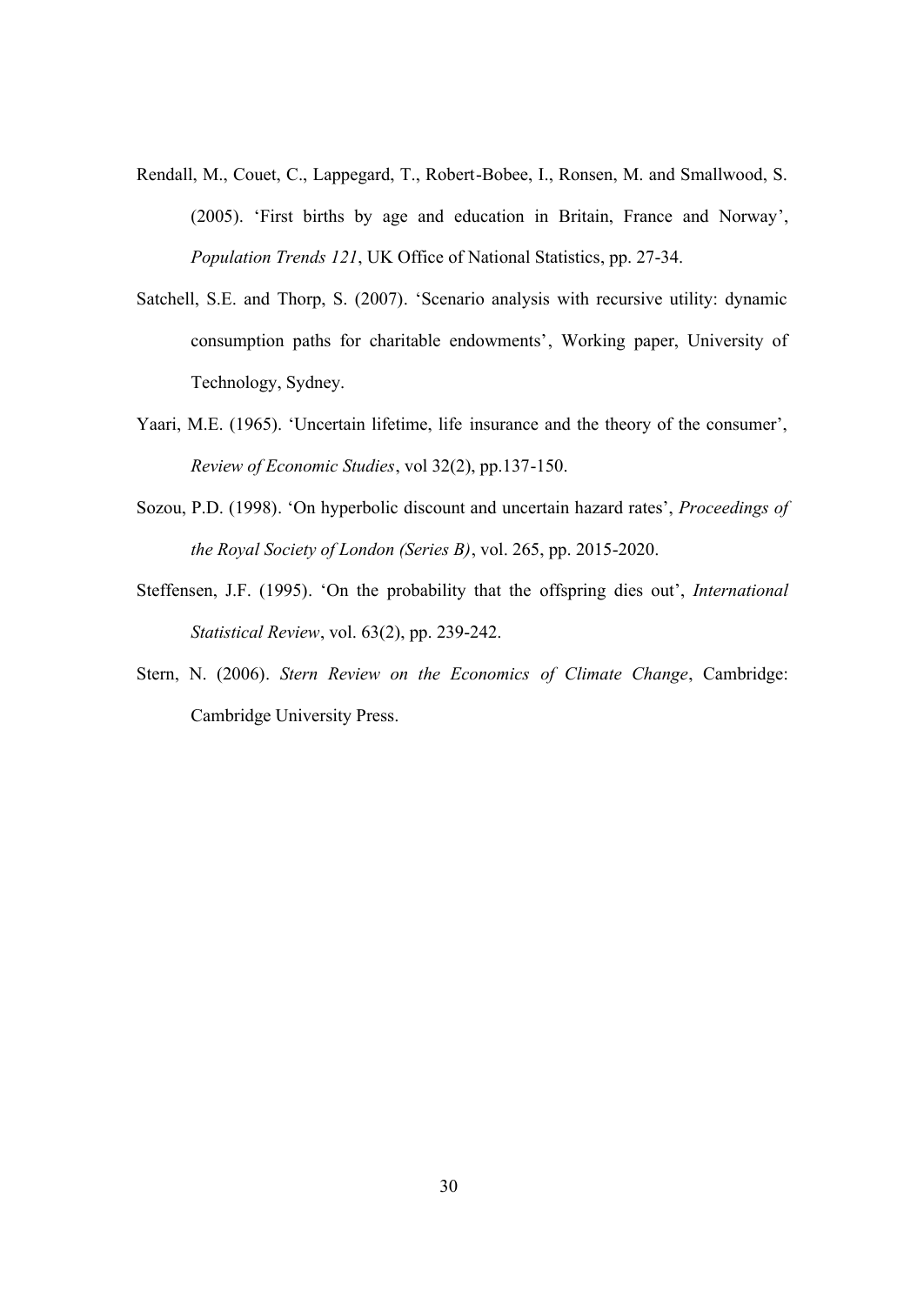Table 1

| Population proportion of women born 1960 having number of children (live births)<br>by age 45  |               |                             |               |               |  |  |
|------------------------------------------------------------------------------------------------|---------------|-----------------------------|---------------|---------------|--|--|
| $\theta$                                                                                       |               | 2                           | 3             | 4 or more     |  |  |
| 0.18                                                                                           | 0.13          | 0.38                        | 0.20          | 0.10          |  |  |
|                                                                                                |               |                             |               |               |  |  |
| Estimated probability of women born 1960 having number of daughters (live births)<br>by age 45 |               |                             |               |               |  |  |
| $\theta$                                                                                       |               | $\mathcal{D}_{\mathcal{A}}$ | 3             | 4             |  |  |
| $a_0 = 0.380$                                                                                  | $a_1 = 0.355$ | $a_2$ = 0.208               | $a_3$ = 0.050 | $a_4 = 0.007$ |  |  |

*Estimated distribution of women of child-bearing age by number of children*

*Source:* Table 10.5, Birth Statistics, Series FM1 no.34, Office for National Statistics, London, UK. *Note:* We infer the probability of daughters by assuming that girls and boys are equally likely, so if the probability that a woman from this cohort has 2 children is 0.38, the probability that one will be a girl is 0.5x0.38 and that 2 will be girls is 0.25x0.38 etc. We use these as estimates of the probabilities  $a_i$  in equation (10) that a typical family has exactly zero, one, two, three or four or more daughters.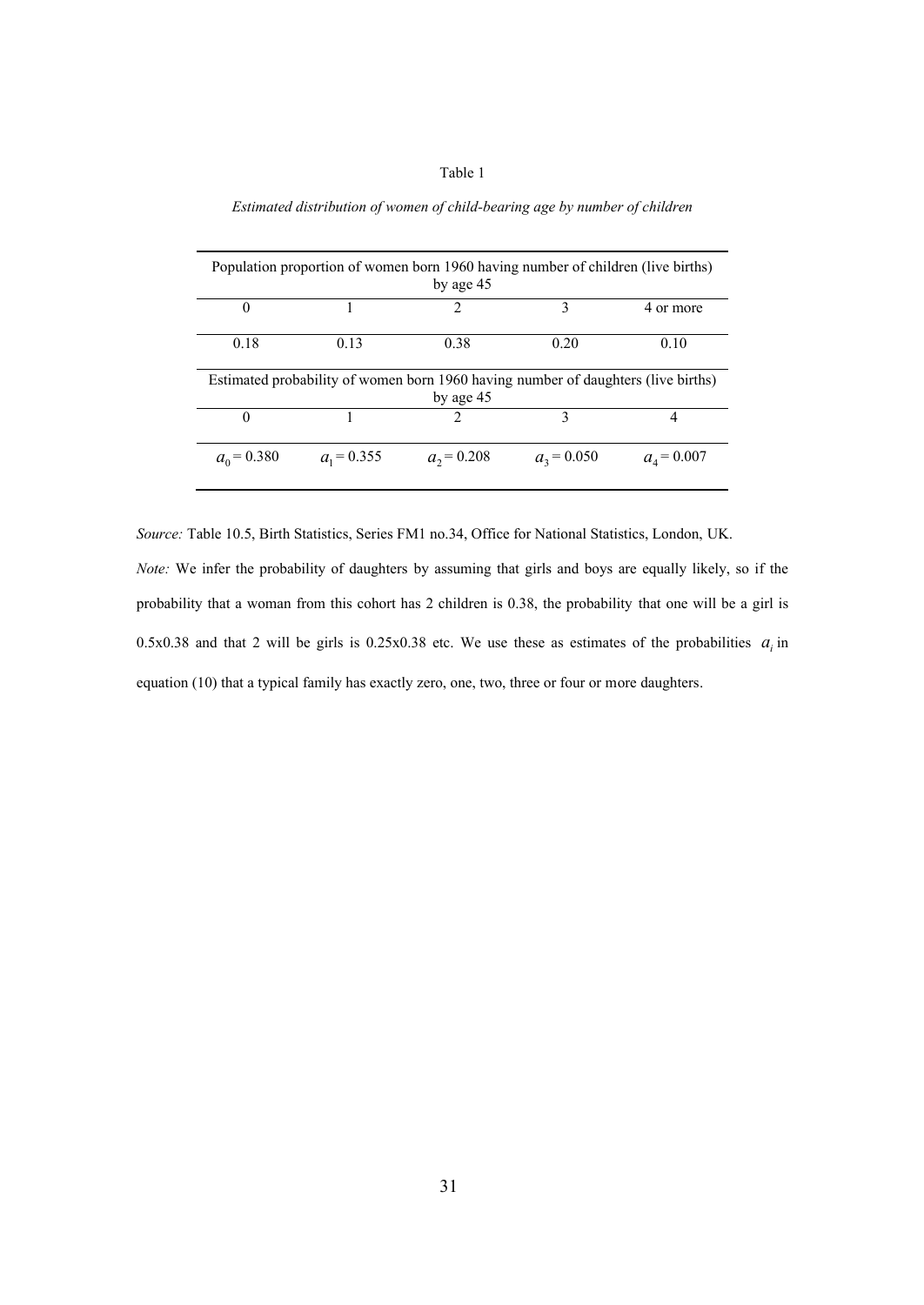| abie |  |
|------|--|
|------|--|

| Number of        | <b>Extinction Probability</b> | Survival Probability | <b>Hazard Rate</b> |
|------------------|-------------------------------|----------------------|--------------------|
| Generations      | $x_{\rm g}$                   | $s_g = 1 - x_g$      | I<br>g             |
| $\boldsymbol{0}$ | 0.000                         | 1.000                |                    |
| $\,1$            | 0.380                         | 0.620                | 0.380              |
| $\overline{c}$   | 0.548                         | 0.452                | 0.271              |
| $\overline{3}$   | 0.646                         | 0.354                | 0.217              |
| $\overline{4}$   | 0.711                         | 0.289                | 0.183              |
| 5                | 0.757                         | 0.243                | 0.160              |
| 6                | 0.792                         | 0.208                | 0.144              |
| $\overline{7}$   | 0.819                         | 0.181                | 0.131              |
| 8                | 0.841                         | 0.159                | 0.121              |
| 9                | 0.859                         | 0.141                | 0.113              |
| 10               | 0.874                         | 0.126                | 0.106              |
| 11               | 0.887                         | 0.114                | 0.100              |
| 12               | 0.897                         | 0.103                | 0.095              |
| 13               | 0.907                         | 0.093                | 0.092              |
| 14               | 0.915                         | 0.085                | 0.088              |
| 15               | 0.922                         | 0.078                | 0.085              |
| 16               | 0.928                         | 0.072                | 0.081              |
| 17               | 0.934                         | 0.066                | 0.080              |
| 18               | 0.939                         | 0.061                | 0.077              |
| 19               | 0.944                         | 0.056                | 0.076              |
| 20               | 0.948                         | 0.052                | 0.073              |
| 25               | 0.964                         | 0.037                | 0.066              |
| 30               | 0.974                         | 0.026                | 0.064              |
| 35               | 0.981                         | 0.019                | 0.059              |
| 40               | 0.986                         | 0.014                | 0.053              |
| 45               | 0.989                         | 0.011                | 0.053              |
| 50               | 0.992                         | 0.008                | 0.047              |
| 130              | $\approx 1.000$               | $\approx 0.000$      |                    |

*Estimated probability of family survival*

*Note*: Table shows the probability of family extinction and survival down the female line where the probability of extinction at generation g is given by  $x_g = a_0 + a_1 x_{g-1} + a_2 x_{g-1}^2 + a_3 x_{g-1}^3 + a_4 x_{g-1}^4$  and  $a_i$  is the probability that a mother has exactly *i* daughters. Values of  $a_i$  are taken from the last row of Table 1, the estimated distribution of daughters to the cohort of mothers born in England and Wales in 1960. The recursion begins with  $x_1 = a_0 = 0.38$  and continues with  $a_i$  fixed. The hazard rate is the probability of extinction between generation *g-1* and *g*, conditional on having survived to time *g*, which is

computed by  $\int_{a} = \frac{3g}{g} \frac{3g-1}{g}$ 1  $\frac{g}{g}$   $\frac{g}{g-1}$ ,  $S_g$  = 1 -  $x_g$ .  $g = \qquad \qquad , \qquad g = 1 \qquad \qquad g$ *g*  $s_{\sigma} - s$  $s_{\alpha} = 1 - x$ *s*  $\int_{a} = \frac{s_g - s_{g-1}}{a}$ − −  $=\frac{g}{s}$   $-g-1$ ,  $S_{\sigma}=1-$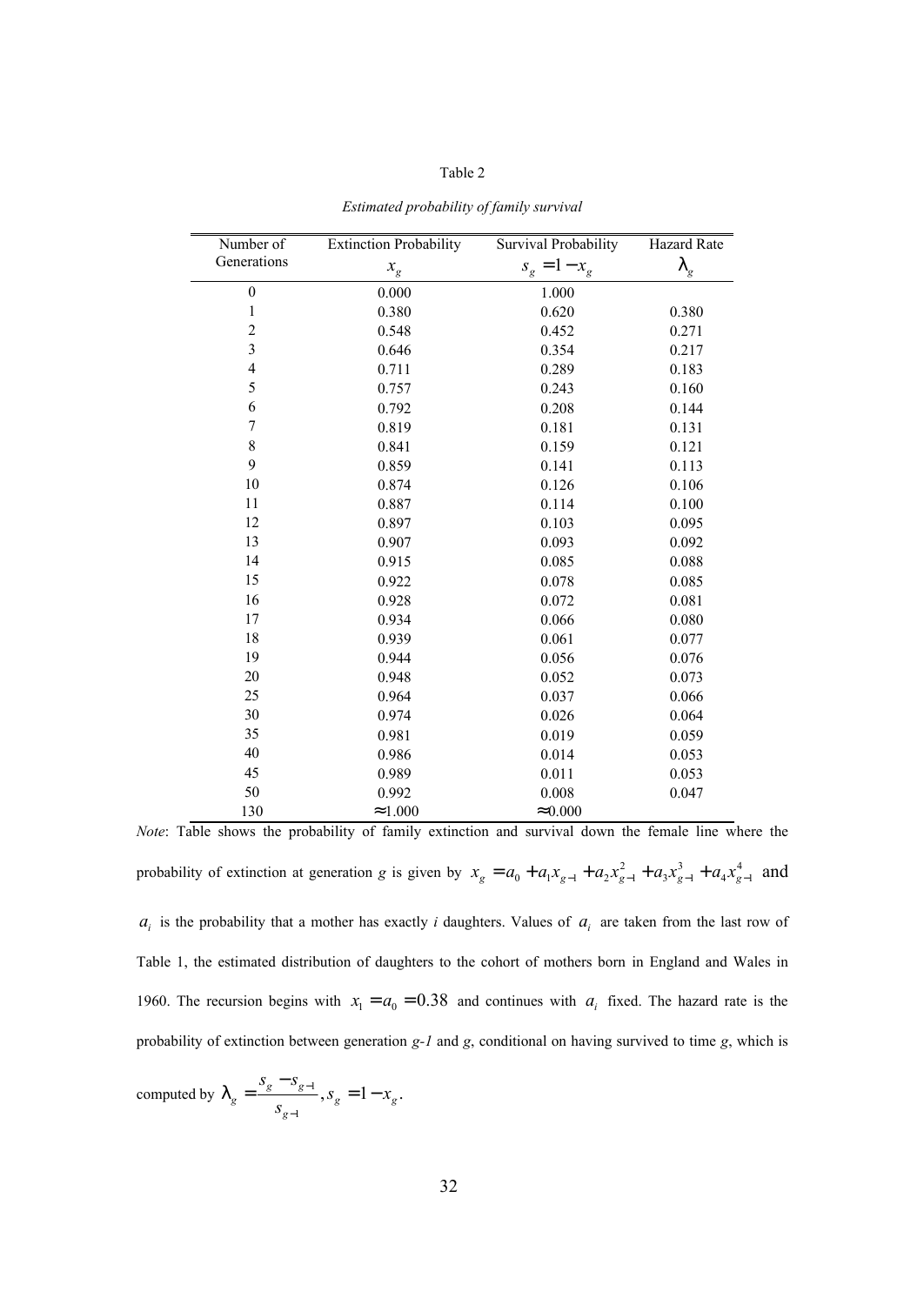Fig. 1

*Fitted exponential survival function single branch family*



*Note*: This figure shows a graph of the fitted exponential function  $\hat{y}_t = e^{-\int_{\exp}^{t} f(x) \cdot d\theta}$  $\hat{y}_t = e^{-1 \exp t}$  where  $y_i$  is the probability of family survival at generation  $i=t/45$  and t are years. The generation  $t/45$  survival probabilities are calculated recursively from equation (11) along the female line for the 1960 birth cohort of English and Welsh women, assuming that the likelihood of the birth of 0-4 girls exactly is constant over time and homogeneous across the population. (See Tables 1 and 2 in the text.) Function is fitted by fminsearch in Matlab which uses a simplex method for non-linear optimisation to minimise the sum of squared errors

$$
\min_{1} f(1) = \sum_{i=0}^{100} (y_i - \hat{y}_i)^2 = \sum_{i=0}^{100} (y_i - e^{-1} \exp^{45i})^2.
$$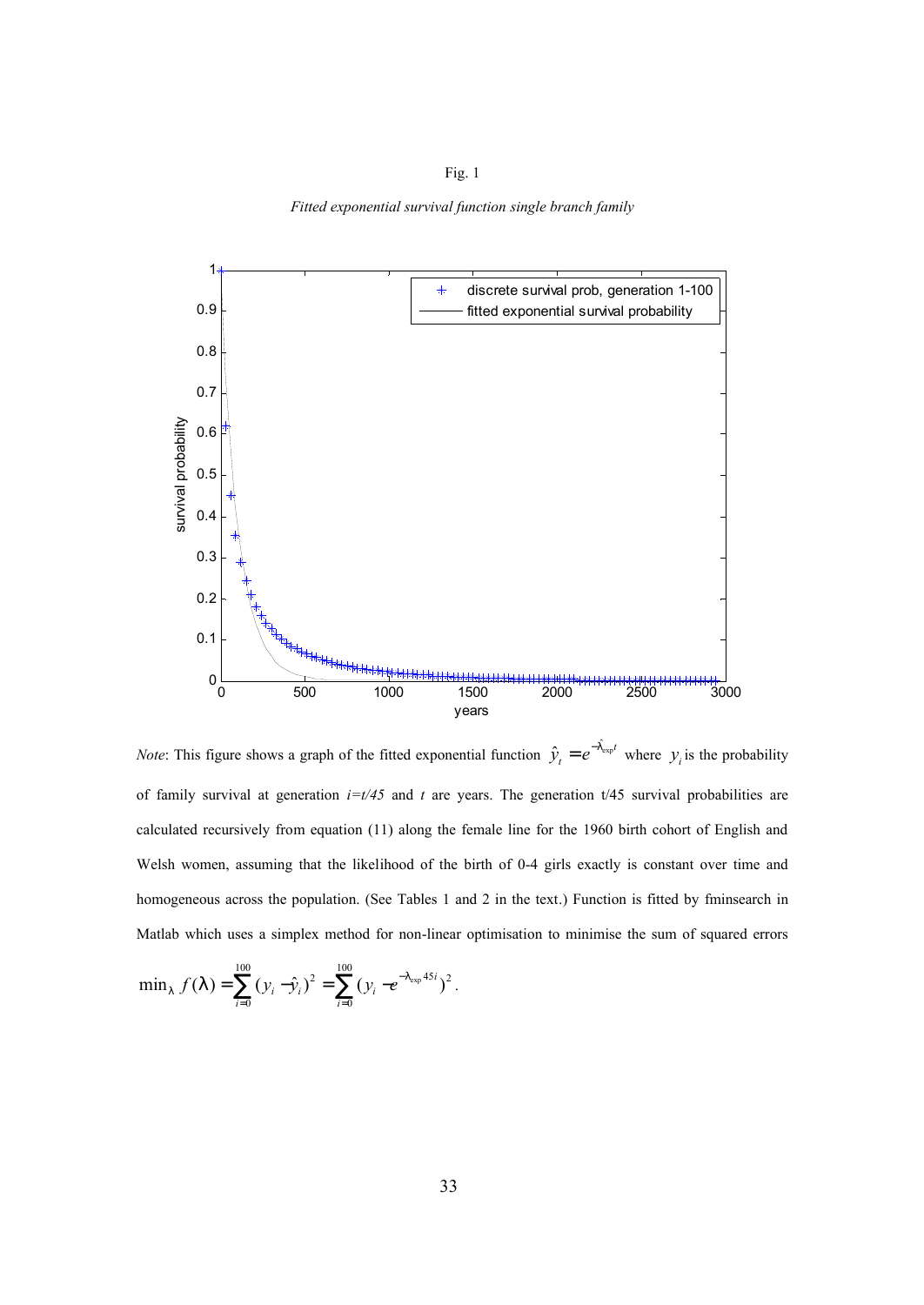Fig. 2

*Fitted hyperbolic survival function single branch family*



*Note*: This figure shows a graph of the fitted hyperbolic function  $\hat{y}_i = (1 + \hat{b}(45i))^{-\frac{3}{2}}$ , where  $y_i$  is the probability of family survival at generation  $i=t/45$  and t are years. The generation i survival probabilities are calculated recursively from equation (11) along the female line for the 1960 birth cohort of English and Welsh women, assuming that the likelihood of the birth of 0-4 girls exactly is constant over time and homogeneous across the population. (See Tables 1 and 2 in the text.) Function is fitted by fminsearch in Matlab which uses a simplex method for non-linear optimisation to minimise the sum of squared errors.

$$
\min_{g,b} f(g,b) = \sum_{i=0}^{100} (y_i - \hat{y}_i)^2 = \sum_{i=0}^{100} (y_i - (1 + b (45i))^{-\frac{9}{5}})^2
$$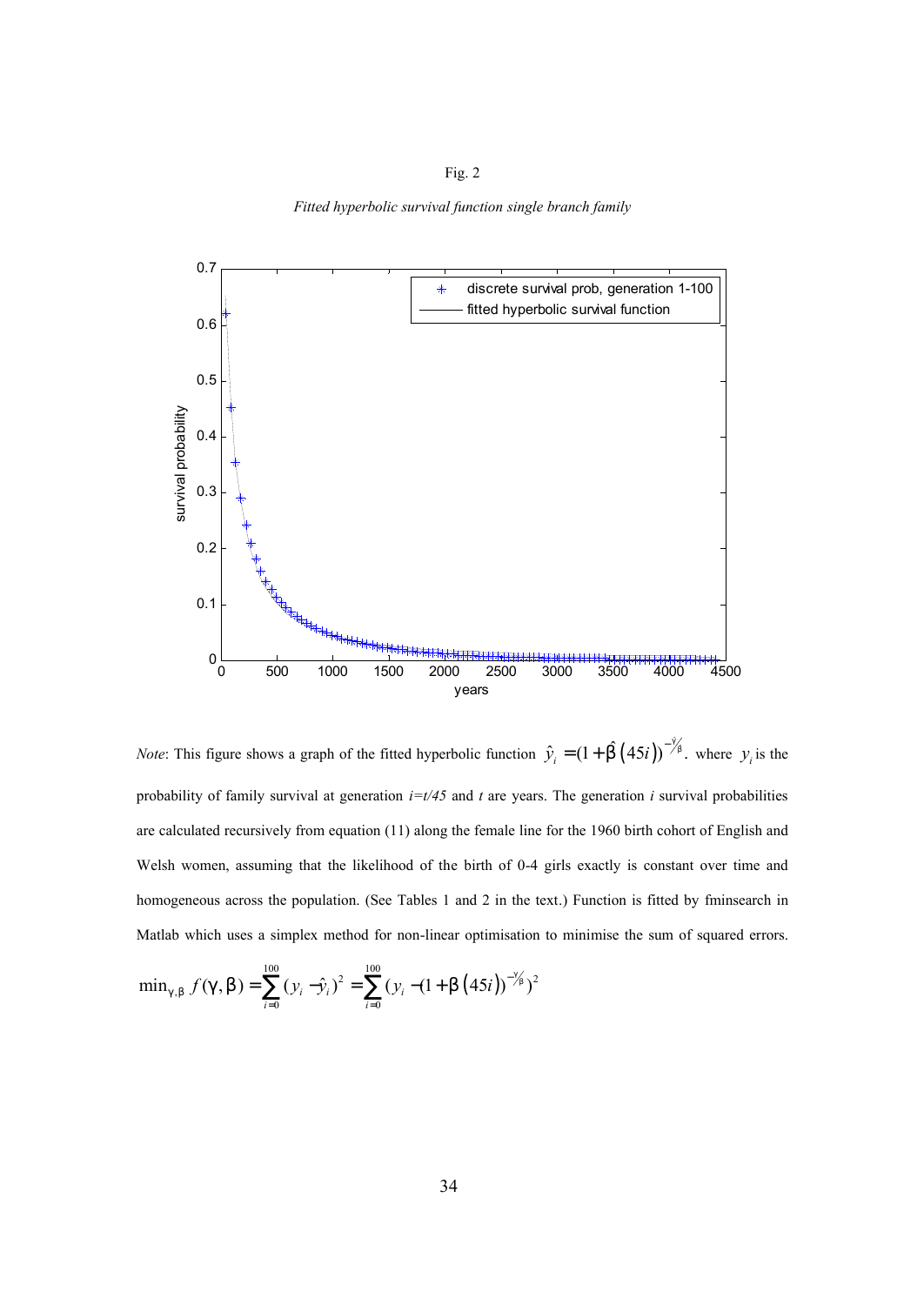Fig. 3 *Estimated hazard rate for single-branch family extinction*



*Note*: Figure shows the estimated exponential hazard rate  $\int_{\exp}^{\infty} = 0.0063$  and the estimated hyperbolic hazard rate  $\int_{hm} = -\frac{\overline{F}'(t)}{\overline{F}(t)} = -\frac{\hat{g}}{t}$  $\bar{F}(t)$ <sup>-</sup> 1+b<sup>o</sup> *F t*  $F(t)$  1+bt  $\int_{hr}$  =  $-\frac{F'(t)}{\overline{g}(t)} = -\frac{g(t)}{g(t)}$ *b*  $=-\frac{1}{\sqrt{2}}\frac{1}{\sqrt{2}}$  = + where  $\hat{b} = 0.0076$  and  $\hat{g} = 0.011$ . See Figures 1 and 2 and the text for estimation details.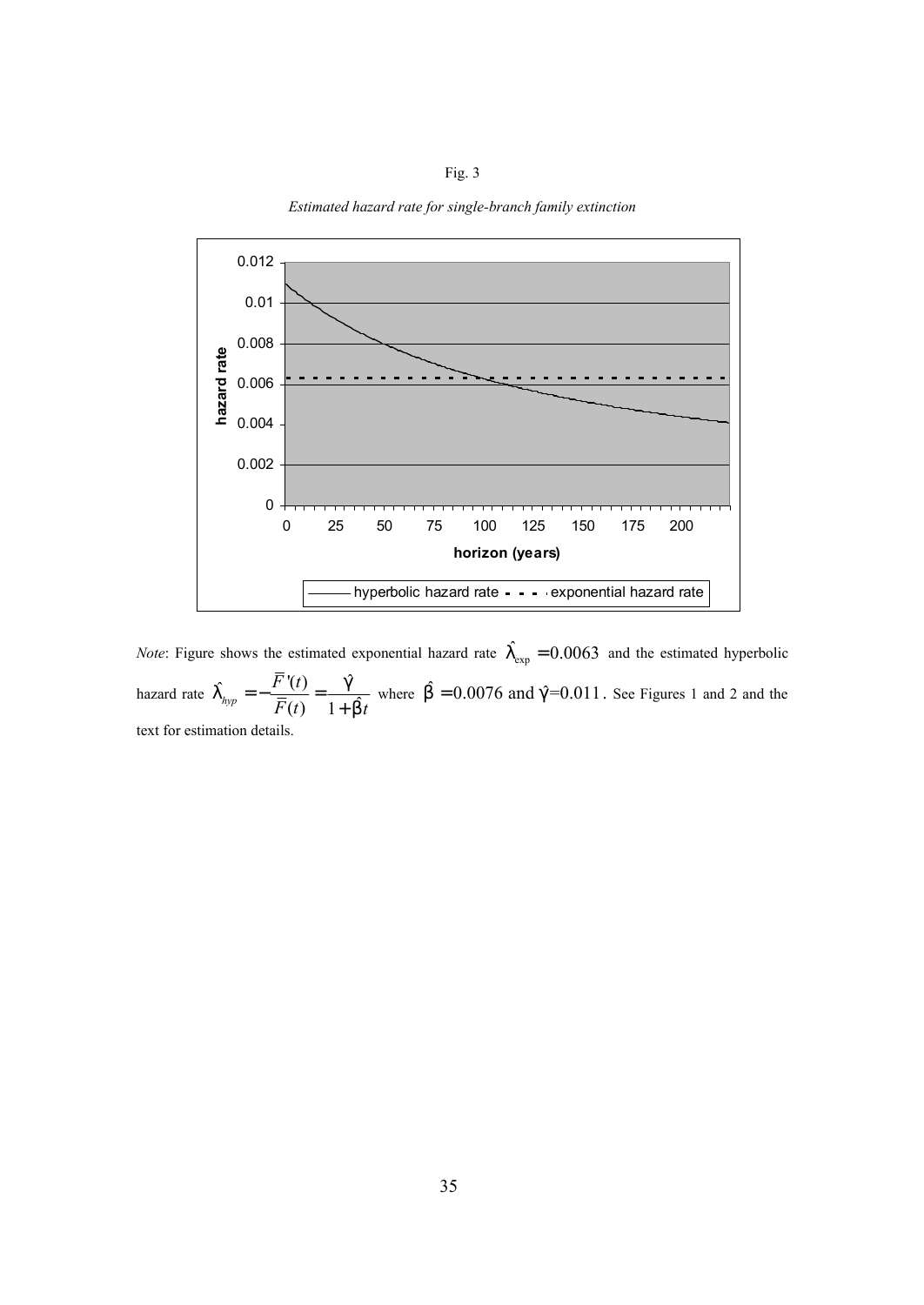Fig. 4



*Recursive hazard rate for multiple-branch family extinction*

*Note*: Table shows the probability of family extinction and survival down the female line where there are k original mothers at  $g_0$  and probability of extinction at generation is given by  $s_{g_0+h} = 1 - x_{g_0}^k$  $s_{g_0+h} = 1 - x_{g_0+h}^k$ ,  $0^{+n}$  0 1  $g_0^{+n-1}$  2  $g_0^{+n-1}$  3  $g_0^{+n-1}$  4  $g_0$ 2  $a^3$   $a^4$  $x_{g_0+h} = a_0 + a_1 x_{g_0+h-1} + a_2 x_{g_0+h-1}^2 + a_3 x_{g_0+h-1}^3 + a_4 x_{g_0+h-1}^4$ . The  $a_i$  are the probabilities that a mother has exactly *i* daughters. Values of  $a_i$  are taken from the last row of Table 1, the estimated distribution of daughters to the cohort of mothers born in England and Wales in 1960. The hazard rate is the probability of extinction between generation  $g_0 + h$  and  $g_0 + h - 1$ , conditional on having survived to time

$$
g_0 + h - 1
$$
, which is computed by  $\int_{g_0 + h} = \frac{S_{g_0 + h} - S_{g_0 + h - 1}}{S_{g_0 + h - 1}}$ .